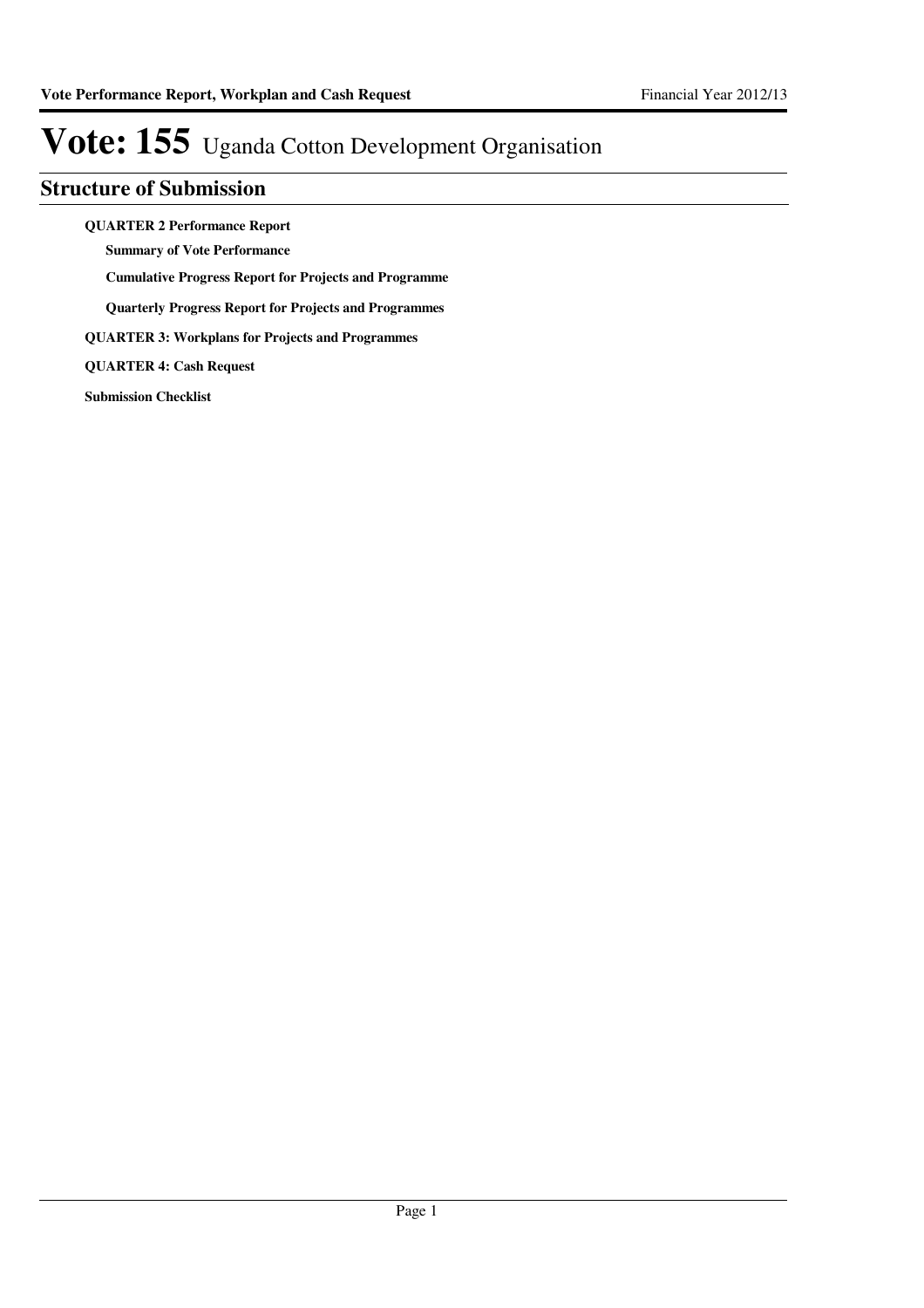## **HALF-YEAR: Highlights of Vote Performance**

### *V1: Summary of Issues in Budget Execution*

*This section provides an overview of Vote expenditure* 

**(i) Snapshot of Vote Releases and Expenditures**

Table V1.1 below summarises cumulative releases and expenditures by the end of the quarter:

### **Table V1.1: Overview of Vote Expenditures (UShs Billion)**

| (i)                           | Excluding Arrears, Taxes        | <b>Approved</b><br><b>Budget</b> | <b>Released</b><br>by End | <b>Spent by</b><br><b>End Dec</b> | % Budget<br><b>Released</b> | <b>Spent</b> | % Budget % Releases<br><b>Spent</b> |
|-------------------------------|---------------------------------|----------------------------------|---------------------------|-----------------------------------|-----------------------------|--------------|-------------------------------------|
|                               | Wage                            | 0.000                            | 0.000                     | 0.000                             | N/A                         | N/A          | N/A                                 |
| Recurrent                     | Non Wage                        | 1.411                            | 0.420                     | 0.000                             | 29.8%                       | $0.0\%$      | $0.0\%$                             |
|                               | GoU                             | 2.196                            | 0.732                     | 0.000                             | 33.3%                       | $0.0\%$      | $0.0\%$                             |
| Development                   | Donor $*$                       | 0.000                            | 0.000                     | 0.000                             | N/A                         | N/A          | N/A                                 |
|                               | <b>GoU</b> Total                | 3.607                            | 1.152                     | 0.000                             | $32.0\%$                    | $0.0\%$      | $0.0\%$                             |
| <b>Total GoU+Donor (MTEF)</b> |                                 | 3.607                            | 1.152                     | 0.000                             | $32.0\%$                    | $0.0\%$      | $0.0\%$                             |
| ( <i>ii</i> ) Arrears         | Arrears                         | 0.000                            | 0.000                     | 0.000                             | N/A                         | N/A          | N/A                                 |
| and Taxes                     | $Taxes**$                       | 0.100                            | 0.000                     | 0.000                             | $0.0\%$                     | $0.0\%$      | N/A                                 |
|                               | <b>Total Budget</b>             | 3.707                            | 1.152                     | 0.000                             | $31.1\%$                    | $0.0\%$      | $0.0\%$                             |
| <i>(iii)</i> Non Tax Revenue  |                                 | 2.839                            | 1.964                     | 1.970                             | 69.2%                       | 69.4%        | 100.3%                              |
|                               | <b>Grand Total</b>              | 6.546                            | 3.117                     | <b>1.970</b>                      | $47.6\%$                    | $30.1\%$     | $63.2\%$                            |
|                               | <b>Excluding Taxes, Arrears</b> | 6.446                            | 3.117                     | 1.970                             | 48.4%                       | 30.6%        | 63.2%                               |

The table below shows cumulative releases and expenditures to the Vote by Vote Function :

### **Table V1.2: Releases and Expenditure by Vote Function\***

| Approved      | <b>Released</b> | <b>Spent</b> |          |          | $\%$              |
|---------------|-----------------|--------------|----------|----------|-------------------|
| <b>Budget</b> |                 |              | Released | Spent    | Releases          |
|               |                 |              |          |          | Spent             |
| 6.45          | 3.12            | 1.97         | $48.4\%$ | $30.6\%$ | 63.2%             |
| 6.45          | 3.12            | 1.97         | $48.4\%$ | 30.6%    | $63.2\%$          |
|               |                 |              | .        |          | % Budget % Budget |

*\* Excluding Taxes and Arrears*

### **(ii) Matters to note in budget execution**

Lengthy procurement processes affected ability to absorb released funds.

### **Table V1.3: High Unspent Balances and Over-Expenditure in the Domestic Budget (Ushs Bn)**

| ( <i>i</i> ) Major unpsent balances                                     |  |
|-------------------------------------------------------------------------|--|
|                                                                         |  |
| <b>Programs and Projects</b>                                            |  |
| <b>0.73Bn Shs</b> Programme/Project: 1219 Cotton Production Improvement |  |
| Reason: Lengthy procurement processes.                                  |  |
| (ii) Expenditures in excess of the original approved budget             |  |
|                                                                         |  |
|                                                                         |  |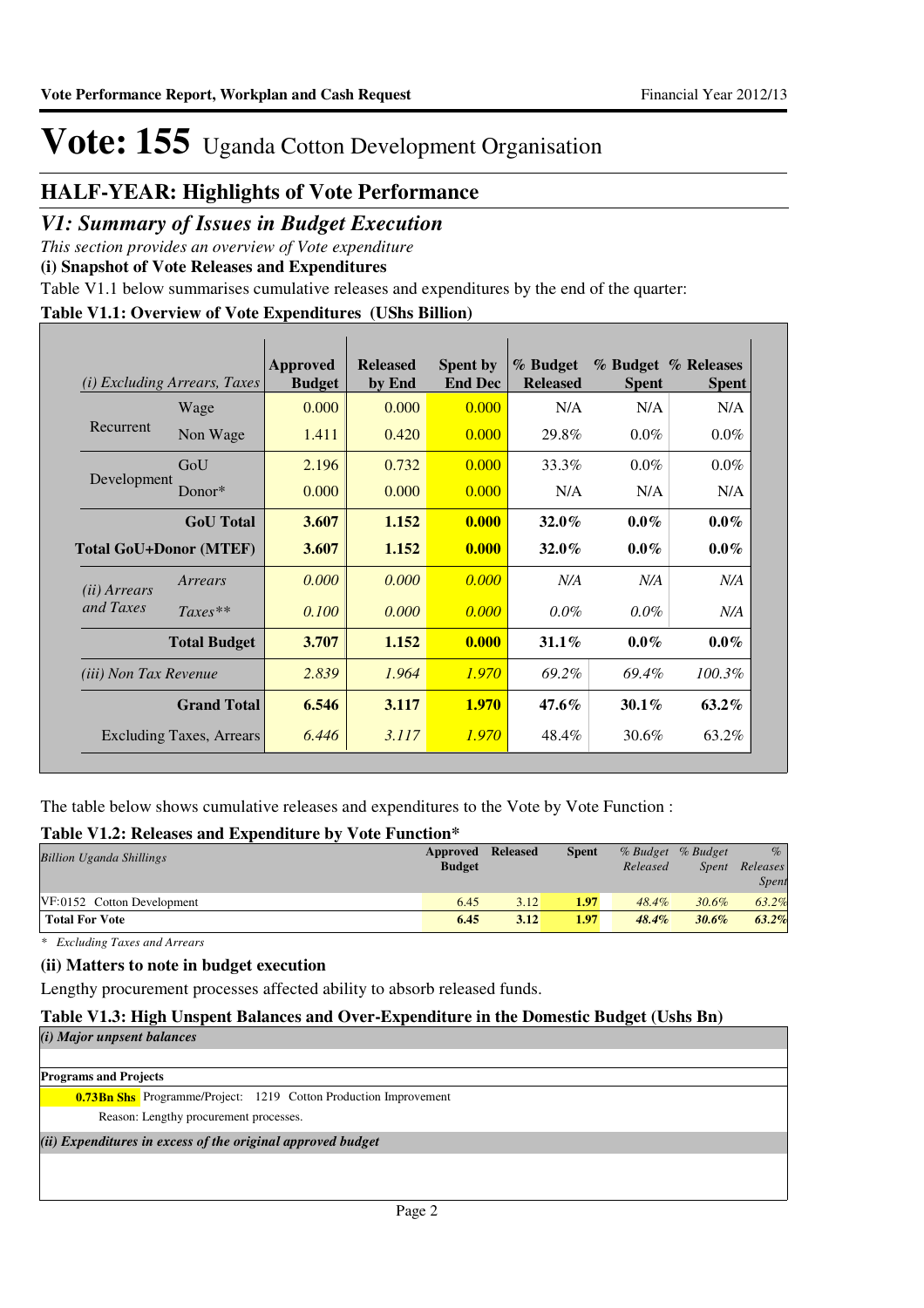## **HALF-YEAR: Highlights of Vote Performance**

*\* Excluding Taxes and Arrears*

## *V2: Performance Highlights*

*This section provides highlights of output performance, focusing on key outputs and actions impelemented to improve section performance.*

| Vote, Vote Function<br><b>Key Output</b>                                                                 | <b>Approved Budget and</b><br><b>Planned outputs</b>                                                                                                                                                                 | <b>Cumulative Expenditure</b><br>and Performance                                                                                                                                                                                                                                                                                                                                              | <b>Status and Reasons for</b><br>any Variation from Plans                                                                                                                                                                                                                                                                                                                      |
|----------------------------------------------------------------------------------------------------------|----------------------------------------------------------------------------------------------------------------------------------------------------------------------------------------------------------------------|-----------------------------------------------------------------------------------------------------------------------------------------------------------------------------------------------------------------------------------------------------------------------------------------------------------------------------------------------------------------------------------------------|--------------------------------------------------------------------------------------------------------------------------------------------------------------------------------------------------------------------------------------------------------------------------------------------------------------------------------------------------------------------------------|
| <b>Vote Function: 0152 Cotton Development</b>                                                            |                                                                                                                                                                                                                      |                                                                                                                                                                                                                                                                                                                                                                                               |                                                                                                                                                                                                                                                                                                                                                                                |
| Output: 015201                                                                                           | Provision of cotton planting seeds                                                                                                                                                                                   |                                                                                                                                                                                                                                                                                                                                                                                               |                                                                                                                                                                                                                                                                                                                                                                                |
| Description of Performance: - Organise procurement of                                                    | 5,000 Mt of fuzzy seed<br>- Organise processing fuzzy<br>seed to produce about 4,000 Mt<br>of delinted and graded seed for<br>distribution to farmers.<br>Activities to be implemented<br>with support from ginners. | - 4,357 Mt of fuzzy seed were<br>purchased<br>- 3,487 Mt of delinted and<br>graded seeds produced<br>and delinted seed distributed<br>in Eastern, Northern, West Nile,<br>Western and Mid-West &<br>Central Regions.<br>- 4,400 litres of seed dressing<br>chemical, 415 bales of seed<br>packaging bags, protective wear<br>and spare parts for seed dressing<br>plants for 2013/14 ordered. | - Seed activities were<br>implemented in collaboration<br>and with financial support from<br>ginners.<br>- Quantity of seed was reduced<br>due to lower demand from<br>farmers arising from drop in<br>cotton prices during 2011/12.                                                                                                                                           |
| Performance Indicators:                                                                                  |                                                                                                                                                                                                                      |                                                                                                                                                                                                                                                                                                                                                                                               |                                                                                                                                                                                                                                                                                                                                                                                |
| Quantity of cotton planting<br>seeds procured, treated and<br>distributed to farmers<br>(Metric Tonnes). | 5000                                                                                                                                                                                                                 | 4357                                                                                                                                                                                                                                                                                                                                                                                          |                                                                                                                                                                                                                                                                                                                                                                                |
| Output Cost:                                                                                             | UShs Bn:<br>0.657                                                                                                                                                                                                    | UShs Bn:<br>0.080                                                                                                                                                                                                                                                                                                                                                                             | 12.1%<br>% Budget Spent:                                                                                                                                                                                                                                                                                                                                                       |
| Output: 015202                                                                                           | <b>Seed multiplication</b>                                                                                                                                                                                           |                                                                                                                                                                                                                                                                                                                                                                                               |                                                                                                                                                                                                                                                                                                                                                                                |
| Description of Performance: - Mobilise seed growers to                                                   | establish about 15,000 acres<br>under seed multiplication<br>- Produce about 4,800 Mt of<br>certified seed.                                                                                                          | - About 13,300 acres were<br>planted under seed<br>multiplication.<br>- Over 10,000 seed growers<br>were trained on seed production.<br>- A cumulative total of 53,000<br>units of pesticides and 320<br>spray pumps were distributed to<br>seed growers.                                                                                                                                     | - Less acreage was planted by<br>seed growers due to low<br>enthusiasm from farmers arising<br>from drop in price during<br>2011/12.<br>- Crop establishment was also<br>affected by erratic weather<br>pattern and delayed harvesting<br>of first season crops.<br>- The other Indicators will be<br>reported on in Q3 & 4 when<br>harvesting of cotton is fully<br>underway. |
| Performance Indicators:                                                                                  |                                                                                                                                                                                                                      |                                                                                                                                                                                                                                                                                                                                                                                               |                                                                                                                                                                                                                                                                                                                                                                                |
| Quanttiy of Seed produced<br>(Metric Tonnes)                                                             | 4800                                                                                                                                                                                                                 | $\bf{0}$                                                                                                                                                                                                                                                                                                                                                                                      |                                                                                                                                                                                                                                                                                                                                                                                |
| No. of acres planted                                                                                     | 15,000                                                                                                                                                                                                               | 13300                                                                                                                                                                                                                                                                                                                                                                                         |                                                                                                                                                                                                                                                                                                                                                                                |
| Quality (Germination Rate)<br>of seed produced                                                           | 90%                                                                                                                                                                                                                  | $\theta$                                                                                                                                                                                                                                                                                                                                                                                      |                                                                                                                                                                                                                                                                                                                                                                                |
| <b>Output Cost:</b>                                                                                      | UShs Bn:<br>0.750                                                                                                                                                                                                    | UShs Bn:                                                                                                                                                                                                                                                                                                                                                                                      | 13.3%<br>$0.100\%$ Budget Spent:                                                                                                                                                                                                                                                                                                                                               |
| Output: 015203                                                                                           |                                                                                                                                                                                                                      | Farmer mobilisation and sensitisation for increasing cotton production and quality                                                                                                                                                                                                                                                                                                            |                                                                                                                                                                                                                                                                                                                                                                                |

### **Table V2.1: Key Vote Output Indicators and Expenditures\***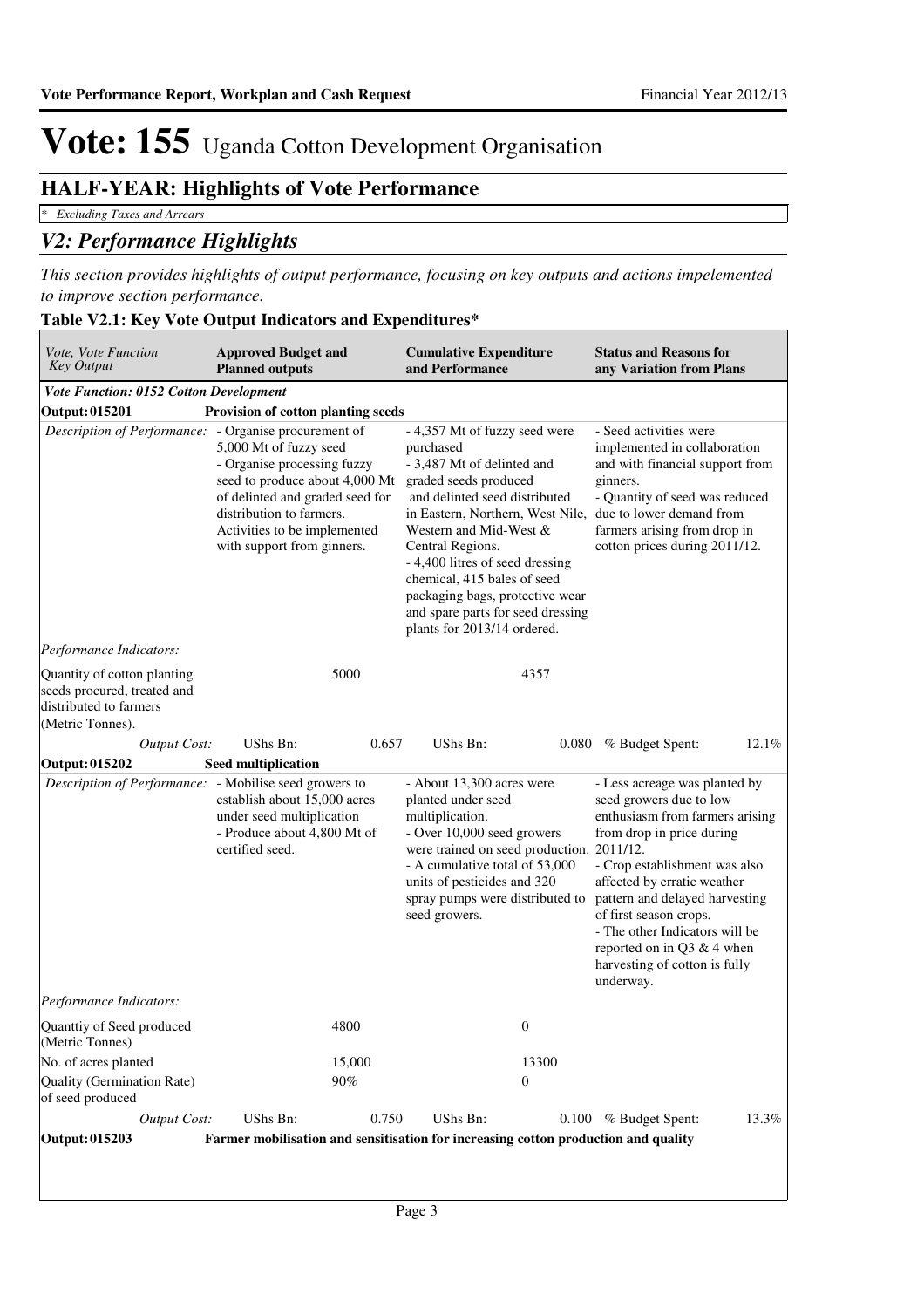## **HALF-YEAR: Highlights of Vote Performance**

| Vote, Vote Function<br><b>Key Output</b>                   | <b>Approved Budget and</b><br><b>Planned outputs</b>                                                                                                   | <b>Cumulative Expenditure</b><br>and Performance                                                                                                                                                                                                                                                                                                                                                                                                                   | <b>Status and Reasons for</b><br>any Variation from Plans                                                                                                                                                                                                                                                                                                                                                                                                                                                                                                                                                                   |
|------------------------------------------------------------|--------------------------------------------------------------------------------------------------------------------------------------------------------|--------------------------------------------------------------------------------------------------------------------------------------------------------------------------------------------------------------------------------------------------------------------------------------------------------------------------------------------------------------------------------------------------------------------------------------------------------------------|-----------------------------------------------------------------------------------------------------------------------------------------------------------------------------------------------------------------------------------------------------------------------------------------------------------------------------------------------------------------------------------------------------------------------------------------------------------------------------------------------------------------------------------------------------------------------------------------------------------------------------|
| Description of Performance: - Mobilise farmers for         | establishment of about 300,000<br>acres of cotton<br>- Produce 250,000 bales of lint.<br>- Establish 3,000 demonstration<br>plots for training farmers | - 2,950 demonstration plots<br>(545 with fertilizer, 265 with<br>herbicide and 2,140 for good<br>agronomy) were established in<br>Eastern, Northern, West Nile,<br>Mid-West and Western Regions. crops and negative publicity<br>- A cumulative total of 5<br>extension messages were<br>broadcast on local radios.<br>- About 185,000 acres were<br>planted to cotton. By end of<br>December 2012, 24,700 bales of - Establishment of<br>lint had been purchased. | - Establishment of<br>demonstration plots as well as<br>planting of cotton were affected<br>by erratic weather patterns,<br>delayed harvesting of first rain<br>resulting drop in prices during<br>2011/12.<br>- Activities were undertaken in<br>collaboration and with financial<br>support from ginners.<br>Demonstration plots was<br>affected by erratic weather<br>patterns, delayed harvesting of<br>first rain crops and drop in<br>prices in the previous season.<br>- Cotton marketing commenced<br>in December therefore No. of<br>bales of lint produced and<br>quality will be reported on fully<br>in Q3 & 4. |
| Performance Indicators:                                    |                                                                                                                                                        |                                                                                                                                                                                                                                                                                                                                                                                                                                                                    |                                                                                                                                                                                                                                                                                                                                                                                                                                                                                                                                                                                                                             |
| No. Demonstration plots for<br>farmer training established | 3000                                                                                                                                                   | 2950                                                                                                                                                                                                                                                                                                                                                                                                                                                               |                                                                                                                                                                                                                                                                                                                                                                                                                                                                                                                                                                                                                             |
| No. Bales of lint produced                                 | 250000                                                                                                                                                 | 24700                                                                                                                                                                                                                                                                                                                                                                                                                                                              |                                                                                                                                                                                                                                                                                                                                                                                                                                                                                                                                                                                                                             |
| Quality (%. Of Bales in Top<br>3 Grades) of lint produced  | 85%                                                                                                                                                    | 0                                                                                                                                                                                                                                                                                                                                                                                                                                                                  |                                                                                                                                                                                                                                                                                                                                                                                                                                                                                                                                                                                                                             |
| <b>Output Cost:</b>                                        | UShs Bn:<br>1.640                                                                                                                                      | UShs Bn:<br>0.440                                                                                                                                                                                                                                                                                                                                                                                                                                                  | % Budget Spent:<br>26.8%                                                                                                                                                                                                                                                                                                                                                                                                                                                                                                                                                                                                    |
| Output: 015204                                             | <b>Cotton targeted extension services</b>                                                                                                              |                                                                                                                                                                                                                                                                                                                                                                                                                                                                    |                                                                                                                                                                                                                                                                                                                                                                                                                                                                                                                                                                                                                             |
| Description of Performance:<br>Performance Indicators:     | Organise and coordinate<br>recruitment of 300 Field<br>Extension Workers (FEWs).<br>Activities to be implemented<br>with support from ginners.         | - 320 Field Extension Workers<br>were recruited.<br>- 20 additional motorcycles<br>were purchased.<br>- Farmers' training sessions<br>were conducted in all cotton<br>growing regions.<br>- Activities of extension<br>workers were monitored.                                                                                                                                                                                                                     | - The number of Field<br>Extension workers was<br>increased to intensify farmer<br>mobilisation, sensitisation and<br>training in order to counteract<br>the negative publicity on cotton<br>arising from drop in farm-gate<br>prices during 2011/12.<br>- Extension activities were<br>undertaken in collaboration and<br>with financial support from<br>ginners                                                                                                                                                                                                                                                           |
| No. Extension workers                                      | 300                                                                                                                                                    | 320                                                                                                                                                                                                                                                                                                                                                                                                                                                                |                                                                                                                                                                                                                                                                                                                                                                                                                                                                                                                                                                                                                             |
| recruited                                                  |                                                                                                                                                        |                                                                                                                                                                                                                                                                                                                                                                                                                                                                    |                                                                                                                                                                                                                                                                                                                                                                                                                                                                                                                                                                                                                             |
| <b>Output Cost:</b><br>Output: 015205                      | <b>UShs Bn:</b><br>0.567<br>Provision of pesticides and spray pumps                                                                                    | UShs Bn:                                                                                                                                                                                                                                                                                                                                                                                                                                                           | 0.200 % Budget Spent:<br>35.3%                                                                                                                                                                                                                                                                                                                                                                                                                                                                                                                                                                                              |
|                                                            |                                                                                                                                                        |                                                                                                                                                                                                                                                                                                                                                                                                                                                                    |                                                                                                                                                                                                                                                                                                                                                                                                                                                                                                                                                                                                                             |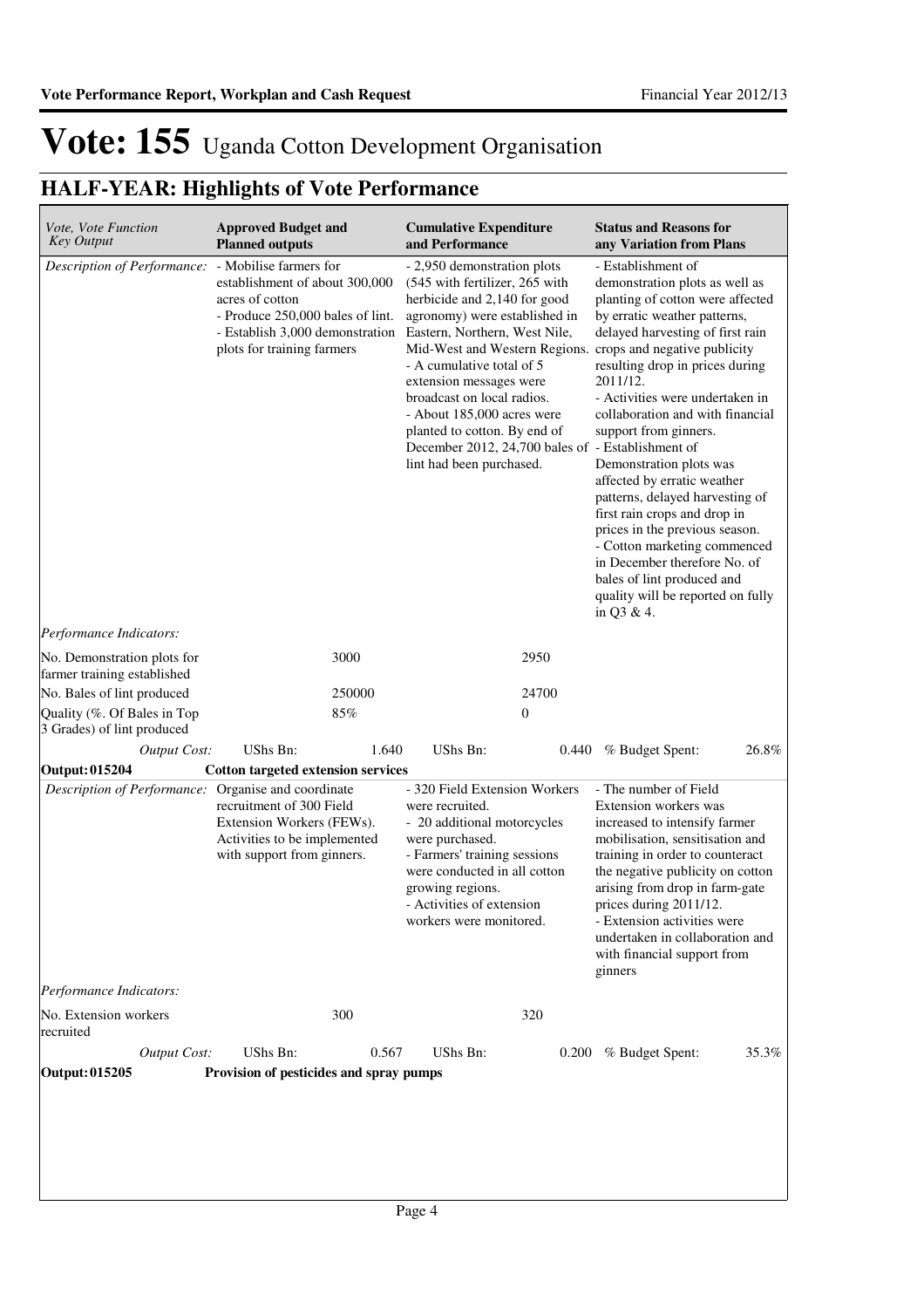## **HALF-YEAR: Highlights of Vote Performance**

| Vote, Vote Function<br><b>Key Output</b>                                                | <b>Approved Budget and</b><br><b>Planned outputs</b>                                                                                                    | <b>Cumulative Expenditure</b><br>and Performance |                                                                                                                                                  | <b>Status and Reasons for</b><br>any Variation from Plans                                                                                                                                                                                                                            |                                                                                                                                                                      |                                                                                                                                                                                                                   |
|-----------------------------------------------------------------------------------------|---------------------------------------------------------------------------------------------------------------------------------------------------------|--------------------------------------------------|--------------------------------------------------------------------------------------------------------------------------------------------------|--------------------------------------------------------------------------------------------------------------------------------------------------------------------------------------------------------------------------------------------------------------------------------------|----------------------------------------------------------------------------------------------------------------------------------------------------------------------|-------------------------------------------------------------------------------------------------------------------------------------------------------------------------------------------------------------------|
| Description of Performance:                                                             | Organise and coordinate the<br>pesticides, 5,000 spray pumps<br>and 75 Mt of fertilizers.<br>Activities to be implemented<br>with support from ginners. |                                                  |                                                                                                                                                  | - 700,000 units of pesticides,<br>procurement of 800,000 units of 5,000 spray pumps and 915 Mt<br>of NPK and Urea fertilizers<br>were purchased.<br>- 297,251 units of pesticides,<br>2,408 spray pumps and 528 Mt<br>of fertilizers supplied to farmers<br>on cash or credit basis. |                                                                                                                                                                      | - The quantity of pesticides<br>purchased was reduced due to<br>anticipated low demand by<br>farmers arising from drop in<br>cotton prices during the<br>- Procurement of inputs was<br>undertaken with financial |
| Performance Indicators:                                                                 |                                                                                                                                                         |                                                  |                                                                                                                                                  |                                                                                                                                                                                                                                                                                      |                                                                                                                                                                      |                                                                                                                                                                                                                   |
| Quantity of pesticides<br>purchased and distributed to<br>farmers                       | 800000                                                                                                                                                  |                                                  |                                                                                                                                                  | 700000                                                                                                                                                                                                                                                                               |                                                                                                                                                                      |                                                                                                                                                                                                                   |
| No. of spray pumps<br>purchased and distributed                                         | 5000                                                                                                                                                    |                                                  |                                                                                                                                                  | 5000                                                                                                                                                                                                                                                                                 |                                                                                                                                                                      |                                                                                                                                                                                                                   |
| <b>Output Cost:</b>                                                                     | UShs Bn:                                                                                                                                                | 0.236                                            | UShs Bn:                                                                                                                                         | 0.007                                                                                                                                                                                                                                                                                | % Budget Spent:                                                                                                                                                      | 3.0%                                                                                                                                                                                                              |
| Output: 015206                                                                          | <b>Mechnisation of land opening</b>                                                                                                                     |                                                  |                                                                                                                                                  |                                                                                                                                                                                                                                                                                      |                                                                                                                                                                      |                                                                                                                                                                                                                   |
| Description of Performance: Procure and distribute 1,000 ox- - Procurement of 1,000 ox- | ploughs to cotton farmers                                                                                                                               |                                                  | ploughs is in progress.<br>- Organised tractor hire services<br>for farmers in Eastern,<br>Northern, West Nile, Mid-West<br>and Western Regions. |                                                                                                                                                                                                                                                                                      | - Procurement process still in<br>progress.<br>- 20 tractors were provided by<br>ginners while CDO provided 4<br>tractors to boost mechanisation<br>of land opening. |                                                                                                                                                                                                                   |
| Performance Indicators:                                                                 |                                                                                                                                                         |                                                  |                                                                                                                                                  |                                                                                                                                                                                                                                                                                      |                                                                                                                                                                      |                                                                                                                                                                                                                   |
| No. of oxen and ploughs<br>procured and distributed                                     | 1,000                                                                                                                                                   |                                                  | $\theta$                                                                                                                                         |                                                                                                                                                                                                                                                                                      |                                                                                                                                                                      |                                                                                                                                                                                                                   |
| Output Cost:                                                                            | UShs Bn:                                                                                                                                                | 0.400                                            | <b>UShs Bn:</b>                                                                                                                                  | 0.000                                                                                                                                                                                                                                                                                | % Budget Spent:                                                                                                                                                      | $0.0\%$                                                                                                                                                                                                           |
| <b>Vote Function Cost</b>                                                               | <b>UShs Bn:</b>                                                                                                                                         |                                                  | 6.446 UShs Bn:                                                                                                                                   |                                                                                                                                                                                                                                                                                      | 1.970 % Budget Spent:                                                                                                                                                | 30.6%                                                                                                                                                                                                             |
| <b>Cost of Vote Services:</b>                                                           | $UShs Bn$ :                                                                                                                                             |                                                  | 6.446 UShs Bn:                                                                                                                                   |                                                                                                                                                                                                                                                                                      | 1.970 $%$ Budget Spent:                                                                                                                                              | 30.6%                                                                                                                                                                                                             |

*\* Excluding Taxes and Arrears*

Drop in cotton prices during 2011/12 affected demand and up-take of inputs by farmers as well as planting of cotton.

### **Table V2.2: Implementing Actions to Improve Vote Performance**

### *V3: Details of Releases and Expenditure*

*This section provides a comprehensive summary of the outputs delivered by the Vote and further details of Vote expenditures by Vote Function and Expenditure Item.*

### **Table V3.1: GoU Releases and Expenditure by Output\***

| <b>Billion Uganda Shillings</b>                                    | Approved<br><b>Budget</b> | <b>Released</b> | <b>Spent</b> | $%$ GoU<br><b>Budget</b> | $%$ GoU<br><b>Budget</b> | $%$ GoU<br>Releases |
|--------------------------------------------------------------------|---------------------------|-----------------|--------------|--------------------------|--------------------------|---------------------|
|                                                                    |                           |                 |              | Released                 | <i>Spent</i>             | <i>Spen</i>         |
| VF:0152 Cotton Development                                         | 3.61                      | 1.15            | 0.00         | $32.0\%$                 | $0.0\%$                  | $0.0\%$             |
| Class: Outputs Provided                                            | 1.41                      | 0.42            | 0.00         | 29.8%                    | $0.0\%$                  | 0.0%                |
| 015201 Provision of cotton planting seeds                          | 0.36                      | 0.06            | 0.00         | $16.0\%$                 | $0.0\%$                  | 0.0%                |
| 015202 Seed multiplication                                         | 0.31                      | 0.10            | 0.00         | 33.3%                    | $0.0\%$                  | 0.0%                |
| 015203 Farmer mobilisation and sensitisation for increasing cotton | 0.15                      | 0.05            | 0.00         | 33.3%                    | $0.0\%$                  | 0.0%                |
| production and quality                                             |                           |                 |              |                          |                          |                     |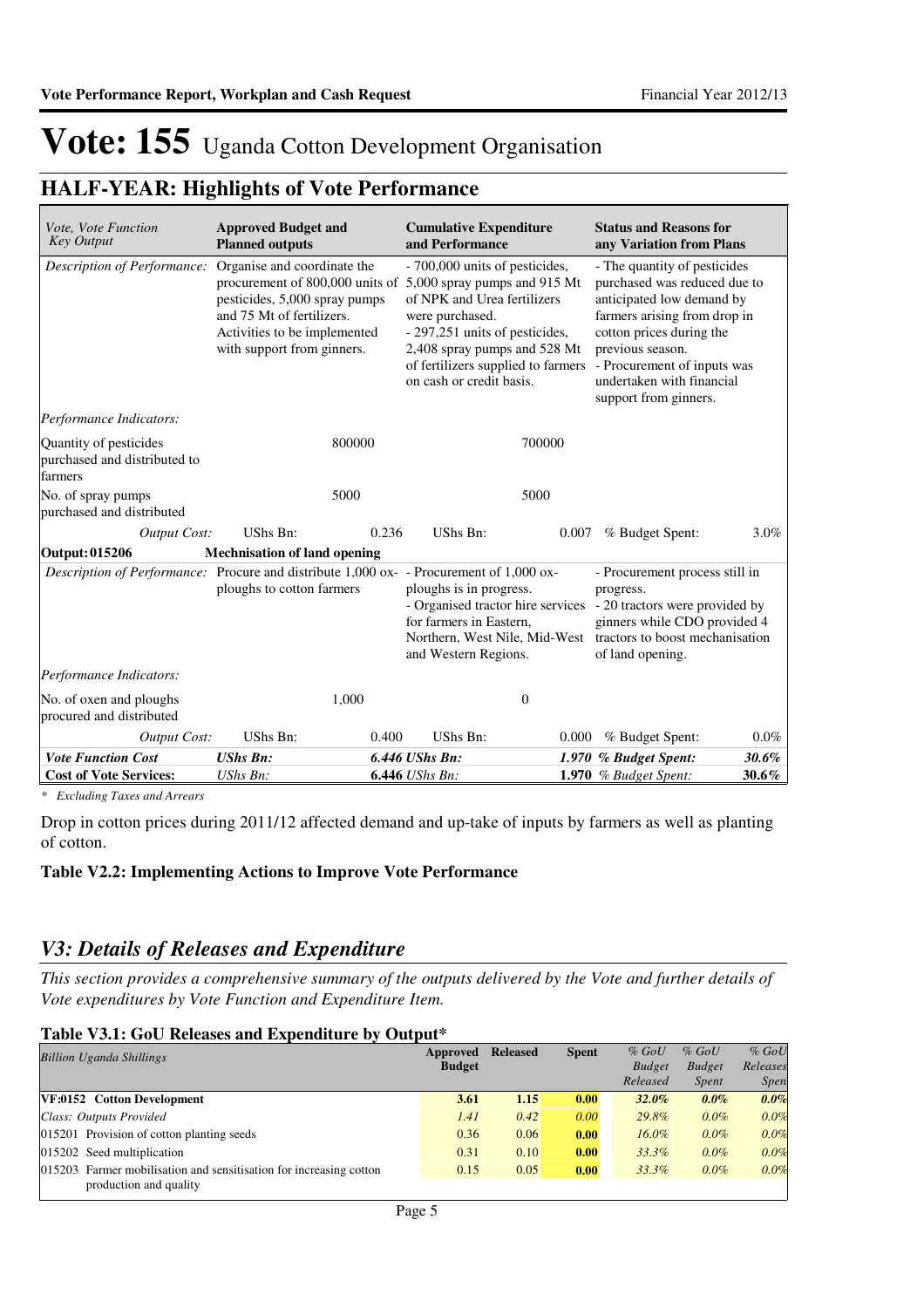## **HALF-YEAR: Highlights of Vote Performance**

| ີ<br>. .                                                      |      |      |      |          |         |      |
|---------------------------------------------------------------|------|------|------|----------|---------|------|
| 015204 Cotton targeted extension services                     | 0.06 | 0.02 | 0.00 | $40.2\%$ | $0.0\%$ | 0.0% |
| 015205 Provision of pesticides and spray pumps                | 0.14 | 0.05 | 0.00 | $39.2\%$ | $0.0\%$ | 0.0% |
| 015206 Mechnisation of land opening                           | 0.40 | 0.13 | 0.00 | $33.3\%$ | $0.0\%$ | 0.0% |
| Class: Capital Purchases                                      | 2.20 | 0.73 | 0.00 | $33.3\%$ | $0.0\%$ | 0.0% |
| 015271 Acquisition of Land by Government                      | 0.10 | 0.03 | 0.00 | 33.3%    | $0.0\%$ | 0.0% |
| 015272 Government Buildings and Administrative Infrastructure | 0.80 | 0.27 | 0.00 | $33.3\%$ | $0.0\%$ | 0.0% |
| $015277$ Purchase of Specialised Machinery & Equipment        | 1.30 | 0.43 | 0.00 | $33.3\%$ | $0.0\%$ | 0.0% |
| <b>Total For Vote</b>                                         | 3.61 | 1.15 | 0.00 | $32.0\%$ | $0.0\%$ | 0.0% |
|                                                               |      |      |      |          |         |      |

*\* Excluding Taxes and Arrears*

### **Table V3.2: 2012/13 GoU Expenditure by Item**

| <b>Billion Uganda Shillings</b>                          | Approved<br><b>Budget</b> | <b>Releases</b> | Expend-<br>iture | % Budged<br><b>Released</b> | % Budget<br><b>Spent</b> | %Releases<br><b>Spent</b> |
|----------------------------------------------------------|---------------------------|-----------------|------------------|-----------------------------|--------------------------|---------------------------|
| <b>Output Class: Outputs Provided</b>                    | 1.41                      | 0.42            | 0.00             | $29.8\%$                    | $0.0\%$                  | $0.0\%$                   |
| 211103 Allowances                                        | 0.27                      | 0.08            | 0.00             | 29.5%                       | $0.0\%$                  | $0.0\%$                   |
| 221003 Staff Training                                    | 0.00                      | 0.00            | 0.00             | 41.7%                       | $0.0\%$                  | $0.0\%$                   |
| 221011 Printing, Stationery, Photocopying and Binding    | 0.01                      | 0.00            | 0.00             | 41.7%                       | $0.0\%$                  | $0.0\%$                   |
| 222001 Telecommunications                                | 0.01                      | 0.00            | 0.00             | 33.3%                       | $0.0\%$                  | $0.0\%$                   |
| 224001 Medical and Agricultural supplies                 | 0.82                      | 0.27            | 0.00             | 33.3%                       | $0.0\%$                  | $0.0\%$                   |
| 227001 Travel Inland                                     | 0.05                      | 0.02            | 0.00             | 41.7%                       | $0.0\%$                  | $0.0\%$                   |
| 227002 Travel Abroad                                     | 0.16                      | 0.00            | 0.00             | $0.0\%$                     | $0.0\%$                  | N/A                       |
| 227004 Fuel, Lubricants and Oils                         | 0.10                      | 0.04            | 0.00             | 41.7%                       | $0.0\%$                  | $0.0\%$                   |
| 228003 Maintenance Machinery, Equipment and Furniture    | 0.00                      | 0.00            | 0.00             | 33.3%                       | $0.0\%$                  | 0.0%                      |
| <b>Output Class: Capital Purchases</b>                   | 2.30                      | 0.73            | 0.00             | 31.9%                       | $0.0\%$                  | 0.0%                      |
| 231001 Non-Residential Buildings                         | 0.74                      | 0.25            | 0.00             | 33.3%                       | $0.0\%$                  | 0.0%                      |
| 231005 Machinery and Equipment                           | 1.20                      | 0.40            | 0.00             | 33.3%                       | $0.0\%$                  | $0.0\%$                   |
| 281503 Engineering and Design Studies and Plans for Capi | 0.11                      | 0.04            | 0.00             | 33.3%                       | $0.0\%$                  | $0.0\%$                   |
| 281504 Monitoring, Supervision and Appraisal of Capital  | 0.06                      | 0.02            | 0.00             | 33.3%                       | $0.0\%$                  | $0.0\%$                   |
| 311101 Land                                              | 0.10                      | 0.03            | 0.00             | 33.3%                       | $0.0\%$                  | $0.0\%$                   |
| $312206$ Gross Tax                                       | 0.10                      | 0.00            | 0.00             | $0.0\%$                     | $0.0\%$                  | N/A                       |
| <b>Grand Total:</b>                                      | 3.71                      | 1.15            | 0.00             | 31.1%                       | $0.0\%$                  | $0.0\%$                   |
| <b>Total Excluding Taxes and Arrears:</b>                | 3.61                      | 1.15            | 0.00             | $32.0\%$                    | $0.0\%$                  | $0.0\%$                   |

### **Table V3.3: GoU Releases and Expenditure by Project and Programme\***

| <b>Billion Uganda Shillings</b>              | Approved      | <b>Released</b> | <b>Spent</b> | $%$ GoU       | $%$ GoU       | $%$ GoU      |
|----------------------------------------------|---------------|-----------------|--------------|---------------|---------------|--------------|
|                                              | <b>Budget</b> |                 |              | <b>Budget</b> | <b>Budget</b> | Releases     |
|                                              |               |                 |              | Released      | <i>Spent</i>  | <b>Spent</b> |
| VF:0152 Cotton Development                   | 3.61          | 1.15            | 0.00         | $32.0\%$      | $0.0\%$       | 0.0%         |
| <b>Recurrent Programmes</b>                  |               |                 |              |               |               |              |
| 01<br>Headquarters                           | 1.41          | 0.42            | 0.00         | 29.8%         | $0.0\%$       | 0.0%         |
| Development Projects                         |               |                 |              |               |               |              |
| <b>Cotton Production Improvement</b><br>1219 | 2.20          | 0.73            | 0.00         | $33.3\%$      | $0.0\%$       | 0.0%         |
| <b>Total For Vote</b>                        | 3.61          | 1.15            | 0.00         | $32.0\%$      | $0.0\%$       | 0.0%         |

*\* Excluding Taxes and Arrears*

**Table V3.4: Donor Releases and Expenditure by Project and Programme\***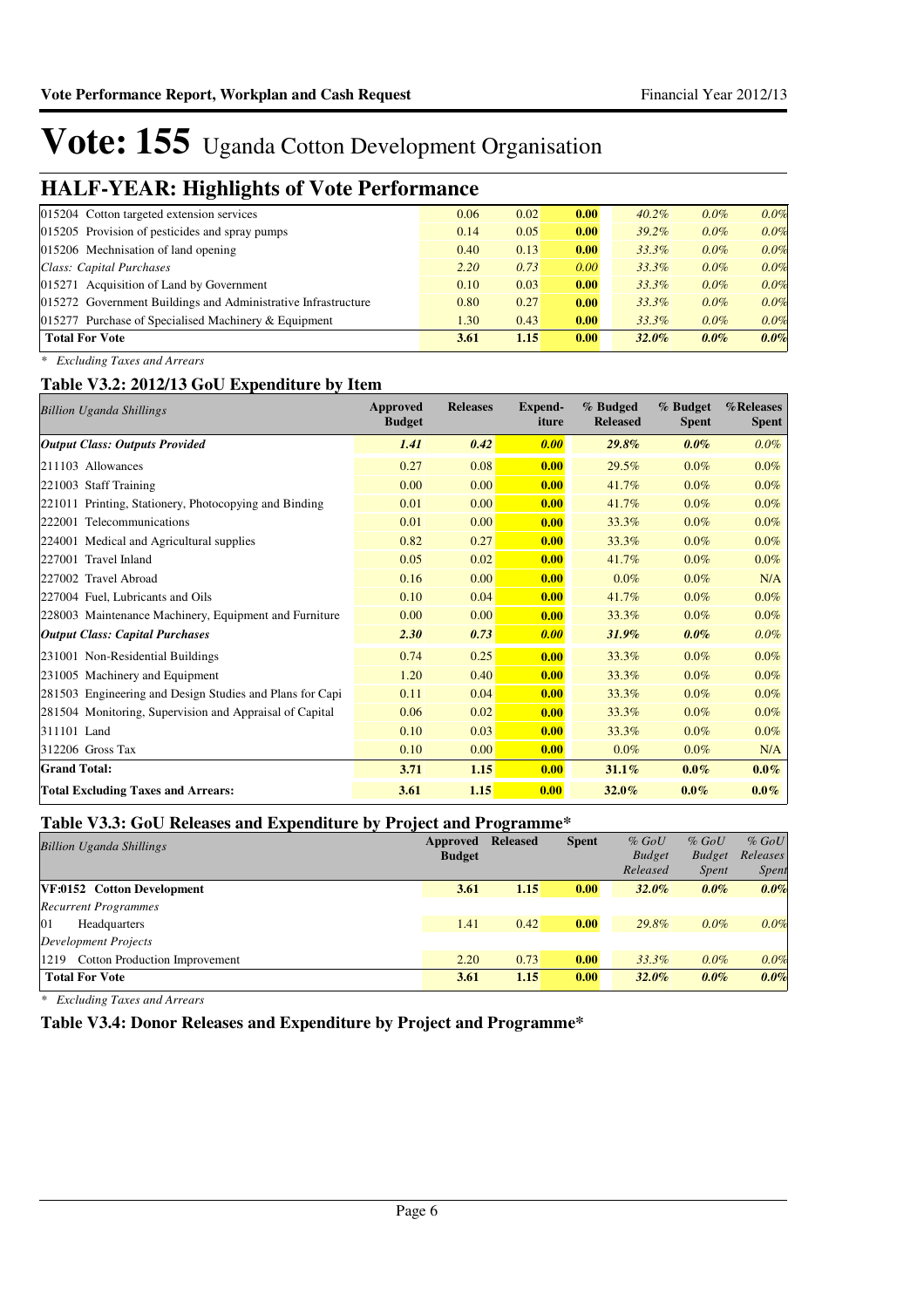*Non Wage Recurrent*

*NTR*

*0 138,615*

# Vote: 155 Uganda Cotton Development Organisation

## **QUARTER 2: Cumulative Outputs and Expenditure by End of Quarter**

| <b>Annual Planned Outputs and Cumulative Outputs Achieved by End of</b> | Cumulative Expenditures made by the End of the Quarter to |
|-------------------------------------------------------------------------|-----------------------------------------------------------|
| <b>Ouarter</b> (Quantity and Location)                                  | <b>Deliver Cumulative Outputs</b><br>UShs Thousand        |
| <b>TT . TT</b><br>$\sim$ $\sim$ $\sim$ $\sim$                           |                                                           |

#### **Vote Function: 0152 Cotton Development**

*Recurrent Programmes*

### *Programme 01 Headquarters*

*Outputs Provided*

**01 5201 Provision of cotton planting seeds Output:**

#### Organise procurement of 5,000 Mt of fuzzy seed, process it to yield about 4,000 Mt of delinted and graded seed to be distributed to farmers in Eastern, Northern, West Nile, Mid West & Central and Western Regions. **- 4,357 Mt of fuzzy seed were purchased, 3,487 Mt of delinted and graded seeds were produced and distributed in Eastern, Northern, West Nile, Western and Mid West & Central Regions. - 4,400 litres of seed dressing chemical, 415 bales of seed packaging bags, protective wear and spare parts for seed dressing plants for 2013/14 were ordered.** *Wage Recurrent* **Total** *0* **138,615** *Cumulatie Outputs Achieved by the end of the Quarter: Annual Planned Outputs:* - Seed activities were implemented in collaboration and with financial support from ginners. - Quantity of seed was reduced due to lower demand from farmers arising from drop in cotton prices during 2011/12. *Reasons for Variation in performance Item Spent* 211103 Allowances 14,700 221002 Workshops and Seminars 1,462 221003 Staff Training 4,578 221011 Printing, Stationery, Photocopying and Binding 10,448 221014 Bank Charges and other Bank related costs 1,425 222001 Telecommunications 1,063 223004 Guard and Security services 12,375 223005 Electricity 3,712 224001 Medical and Agricultural supplies 27,249 224002 General Supply of Goods and Services 23,585 226001 Insurances 15,481 227001 Travel Inland 3,201 227002 Travel Abroad 2,984 228002 Maintenance - Vehicles 6,755 228003 Maintenance Machinery, Equipment and Furniture 9,596

#### **01 5202 Seed multiplication Output:**

|                                                                                                                                              | <b>Item</b>                                              | <b>Spent</b> |
|----------------------------------------------------------------------------------------------------------------------------------------------|----------------------------------------------------------|--------------|
| <b>Annual Planned Outputs:</b>                                                                                                               | 211103 Allowances                                        | 22,077       |
| Organise establishment of about 15,000 acres of seed crops in 5<br>segregated seed multiplication areas in Pallisa, Serere, Amolator, Bulisa | 221011 Printing, Stationery, Photocopying and<br>Binding | 4.749        |
| and Rubirizi which are expected to produce 4,800 Mt of certified seed.                                                                       | 221017 Subscriptions                                     | 6,023        |
| Cumulatie Outputs Achieved by the end of the Quarter:                                                                                        | 224001 Medical and Agricultural supplies                 | 23,146       |
| - About 13,300 acres were planted under seed multiplication.                                                                                 | 224002 General Supply of Goods and Services              | 7,312        |
| - Over 10,000 seed growers were trained on seed production.                                                                                  | 225001 Consultancy Services- Short-term                  | 9,399        |
| - A cumulative total of 53,000 units of pesticides and 320 spray pumps<br>were distributed to seed growers.                                  | 227001 Travel Inland                                     | 9,091        |
|                                                                                                                                              | 227002 Travel Abroad                                     | 31,927       |
| <b>Reasons for Variation in performance</b>                                                                                                  | 227004 Fuel, Lubricants and Oils                         | 2,937        |
| - Less acreage was planted by seed growers due to lower enthusiasm from<br>farmers arising from drop in price during 2011/12.                | Total                                                    | 116,662      |
| - Pest control was boosted by use of Cruiser seed treatment which controls                                                                   | <b>Wage Recurrent</b>                                    | $\theta$     |
| early sucking pests thus the low demand for pesticides and pumps during                                                                      | <b>Non Wage Recurrent</b>                                | $\theta$     |
| the early stages of crop growth.                                                                                                             | <b>NTR</b>                                               | 116,662      |

**Output: 01 5203 Farmer mobilisation and sensitisation for increasing cotton production and quality**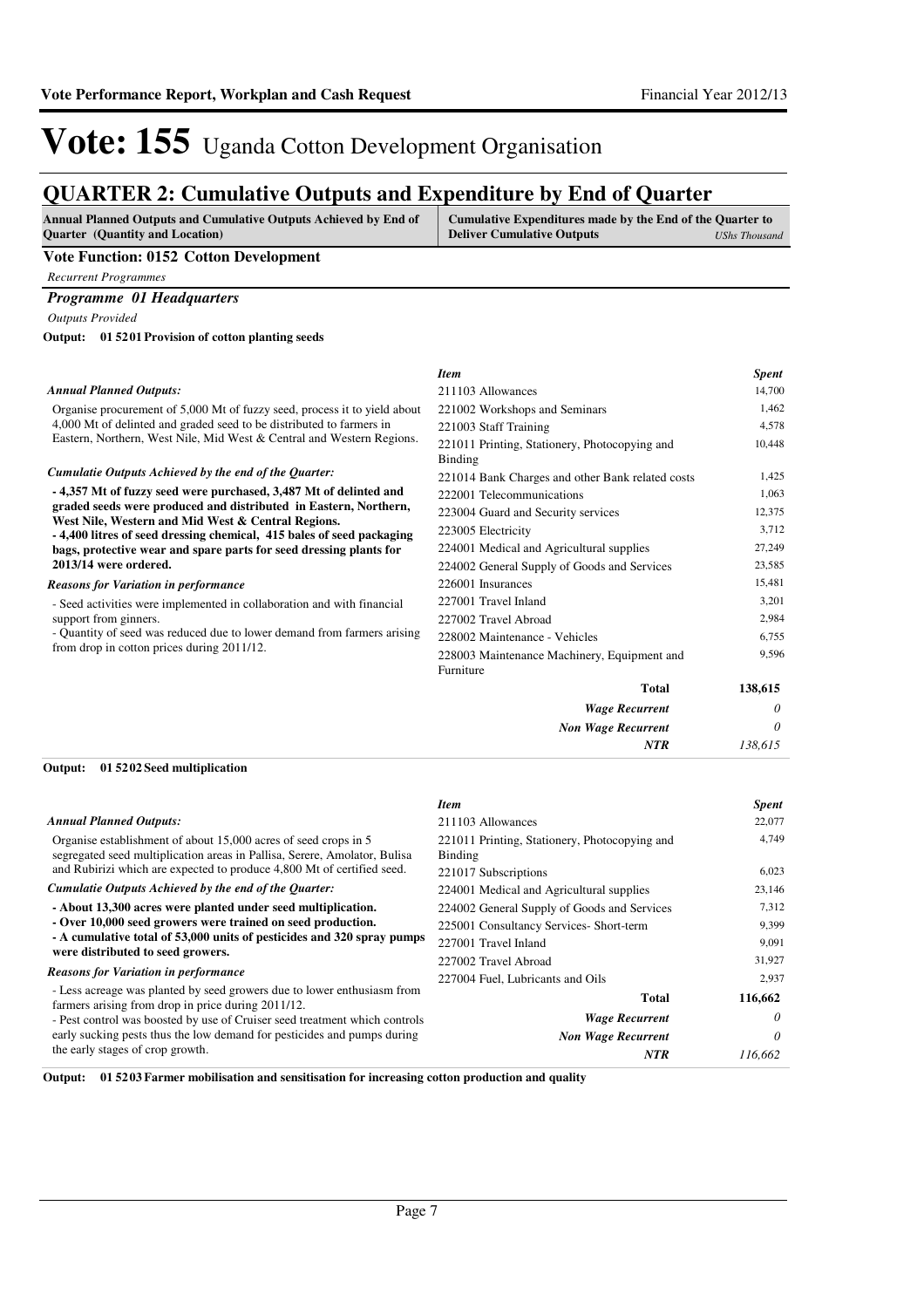## **QUARTER 2: Cumulative Outputs and Expenditure by End of Quarter**

| <b>Annual Planned Outputs and Cumulative Outputs Achieved by End of</b> | Cumulative Expenditures made by the End of the Quarter to |               |
|-------------------------------------------------------------------------|-----------------------------------------------------------|---------------|
| <b>Quarter</b> (Quantity and Location)                                  | <b>Deliver Cumulative Outputs</b>                         | UShs Thousand |

#### **Vote Function: 0152 Cotton Development**

*Recurrent Programmes*

*Programme 01 Headquarters*

|                                                                                                                                                                                                                                              | <b>Item</b>                                      | <b>Spent</b> |
|----------------------------------------------------------------------------------------------------------------------------------------------------------------------------------------------------------------------------------------------|--------------------------------------------------|--------------|
| <b>Annual Planned Outputs:</b><br>- Mobilise farmers to establish about 300,000 acres of cotton in Eastern,<br>Northern, West Nile, Mid West & Central and Western Regions which are                                                         | 211102 Contract Staff Salaries (Incl. Casuals,   | 911,283      |
|                                                                                                                                                                                                                                              | Temporary)                                       |              |
|                                                                                                                                                                                                                                              | 211103 Allowances                                | 28,326       |
| expected to produce 250,000 bales of lint.                                                                                                                                                                                                   | 212101 Social Security Contributions (NSSF)      | 67,690       |
| - Establish 3,000 demonstration plots for training farmers on the<br>recommended agronomic practices for increasing cotton production.                                                                                                       | 213001 Medical Expenses (To Employees)           | 2,028        |
| Cumulatie Outputs Achieved by the end of the Ouarter:                                                                                                                                                                                        | 221001 Advertising and Public Relations          | 42,093       |
|                                                                                                                                                                                                                                              | 221002 Workshops and Seminars                    | 111,415      |
| - 2,950 demonstration plots (545 with fertilizer, 265 with herbicide<br>and 2,140 for good agronomy) were established in Eastern, Northern,                                                                                                  | 221003 Staff Training                            | 3,378        |
| West Nile, Mid West and Western Regions.                                                                                                                                                                                                     | 221011 Printing, Stationery, Photocopying and    | 2,796        |
| - A cumulative total of 5 extension messages were broadcast on local                                                                                                                                                                         | Binding                                          |              |
| radios.                                                                                                                                                                                                                                      | 221014 Bank Charges and other Bank related costs | 1,269        |
| - About 185,000 acres were planted to cotton.                                                                                                                                                                                                | 221017 Subscriptions                             | 95,830       |
| - By end of December 2012, 24,700 bales of lint had been purchased.                                                                                                                                                                          | 222001 Telecommunications                        | 4,059        |
| <b>Reasons for Variation in performance</b>                                                                                                                                                                                                  | 223004 Guard and Security services               | 2,062        |
| - Establishment of demonstration plots as well as planting of cotton were                                                                                                                                                                    | 223005 Electricity                               | 3,712        |
| affected by erratic weather patterns, delayed harvesting of first rain crops<br>and negative publicity resulting drop in prices during 2011/12.<br>- Activities were undertaken in collaboration and with financial support<br>from ginners. | 223006 Water                                     | 8,436        |
|                                                                                                                                                                                                                                              | 224002 General Supply of Goods and Services      | 26,901       |
|                                                                                                                                                                                                                                              | 225001 Consultancy Services- Short-term          | 5,280        |
|                                                                                                                                                                                                                                              | 226001 Insurances                                | 9,844        |
|                                                                                                                                                                                                                                              | 227001 Travel Inland                             | 7,171        |
|                                                                                                                                                                                                                                              | 227002 Travel Abroad                             | 89,815       |
|                                                                                                                                                                                                                                              | 227004 Fuel, Lubricants and Oils                 | 9,690        |
|                                                                                                                                                                                                                                              | 228002 Maintenance - Vehicles                    | 8,670        |
|                                                                                                                                                                                                                                              | 228003 Maintenance Machinery, Equipment and      | 2,258        |
|                                                                                                                                                                                                                                              | Furniture                                        |              |
|                                                                                                                                                                                                                                              | <b>Total</b>                                     | 1,450,727    |
|                                                                                                                                                                                                                                              | <b>Wage Recurrent</b>                            | 0            |

**01 5204 Cotton targeted extension services Output:**

#### *Annual Planned Outputs:*

Organise and coordinate the identification and recruitment of 300 Field Extension Workers (FEWs) and organize to facilitate them to acquire bicycles.

*Cumulatie Outputs Achieved by the end of the Quarter:*

- **320 Field Extension Workers were recruited.**
- **20 additional motorcycles were purchased.**
- **Farmers' training sessions were conducted in all cotton growing regions.**

**- Activities of extension workers were monitored.**

#### *Reasons for Variation in performance*

- The number of Field Extension workers and motorcycles were increased to intensify farmer mobilisation, sensitisation, training and to counteract the negative publicity arising from drop in cotton prices during 2011/12. - The activity was undertaken in collaboration and with financial support from ginners.

#### *Item Spent* 211103 Allowances 96,902 213001 Medical Expenses(To Employees) 2,028 221001 Advertising and Public Relations 21,714 221003 Staff Training 11,513 221011 Printing, Stationery, Photocopying and Binding 2,318 221014 Bank Charges and other Bank related costs 414 221017 Subscriptions 4,161 222001 Telecommunications 715 223005 Electricity 3,712 223006 Water 8,436 224002 General Supply of Goods and Services 7,708 225001 Consultancy Services- Short-term 6,391 226001 Insurances 16,406 227001 Travel Inland 7,986 227002 Travel Abroad 3,282

227004 Fuel, Lubricants and Oils 8,268

*Non Wage Recurrent*

*NTR*

*0 1,450,727*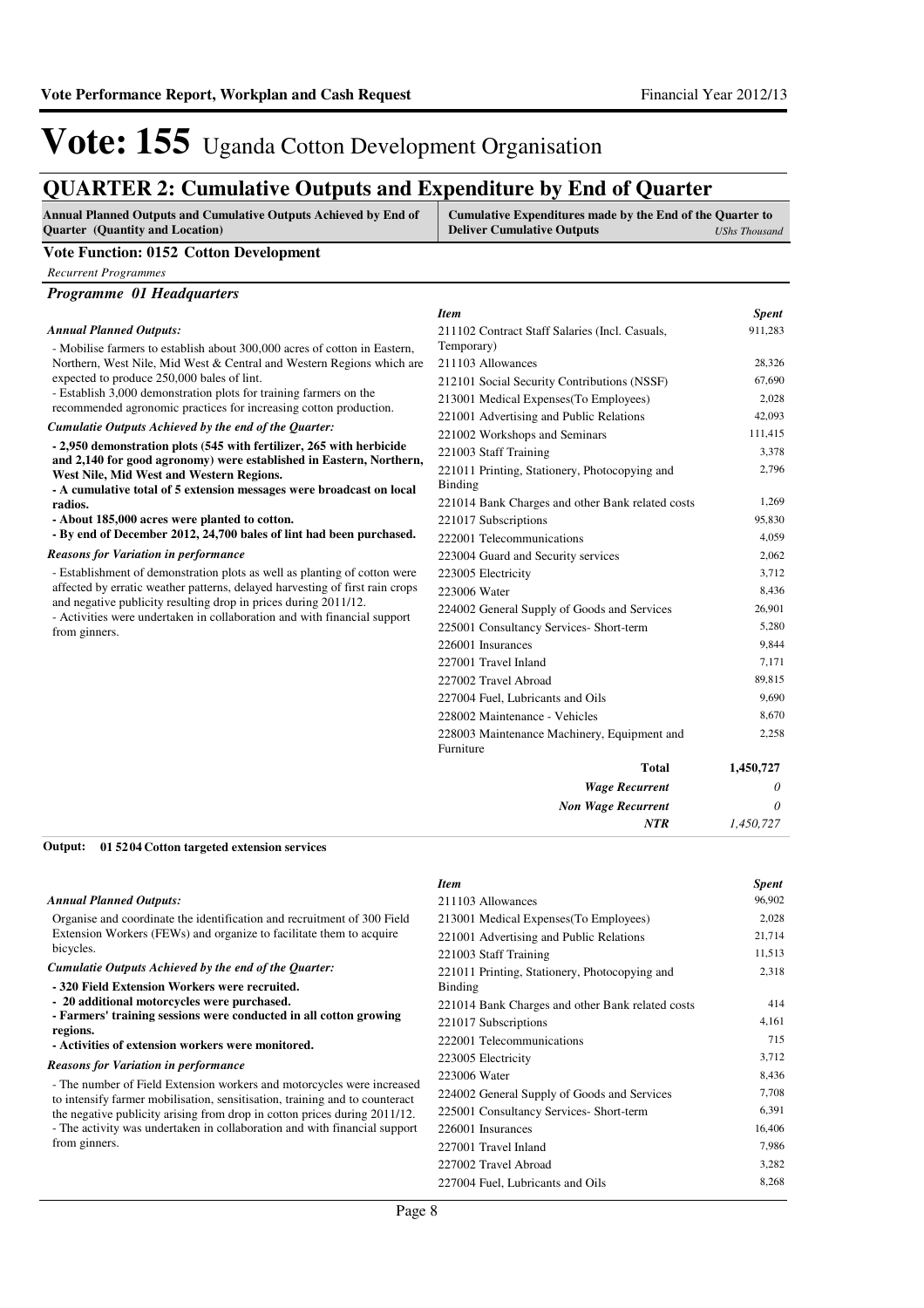*7,166*

*NTR*

# Vote: 155 Uganda Cotton Development Organisation

## **QUARTER 2: Cumulative Outputs and Expenditure by End of Quarter**

| <b>Annual Planned Outputs and Cumulative Outputs Achieved by End of</b> | Cumulative Expenditures made by the End of the Quarter to |               |
|-------------------------------------------------------------------------|-----------------------------------------------------------|---------------|
| <b>Ouarter</b> (Quantity and Location)                                  | <b>Deliver Cumulative Outputs</b>                         | UShs Thousand |

### **Vote Function: 0152 Cotton Development**

*Recurrent Programmes Programme 01 Headquarters*

| <i>Programme VI Headquarters</i> |                                             |          |
|----------------------------------|---------------------------------------------|----------|
|                                  | 228002 Maintenance - Vehicles               | 5,781    |
|                                  | 228003 Maintenance Machinery, Equipment and | 3,091    |
|                                  | Furniture                                   |          |
|                                  | <b>Total</b>                                | 247,351  |
|                                  | <b>Wage Recurrent</b>                       | $\theta$ |
|                                  | <b>Non Wage Recurrent</b>                   | $\theta$ |
|                                  | <b>NTR</b>                                  | 247,351  |

#### **01 5205 Provision of pesticides and spray pumps Output:**

|                                                                                                                                                                                                                                                                     | <b>Item</b>                      | <b>Spent</b> |
|---------------------------------------------------------------------------------------------------------------------------------------------------------------------------------------------------------------------------------------------------------------------|----------------------------------|--------------|
| <b>Annual Planned Outputs:</b>                                                                                                                                                                                                                                      | 211103 Allowances                | 1,565        |
| - Organise and coordinate the procurement of 800,000 units of pesticides                                                                                                                                                                                            | 227001 Travel Inland             | 4,482        |
| and 5,000 spray pumps for distribution to farmers in Eastern, Northern,<br>West Nile, Mid West & Central and Western Regions.<br>- Organise and coordinate the procurement of 75 Mt of fertilizers for the<br>demonstration plots and for sale to farmers.          | 227004 Fuel, Lubricants and Oils | 1.119        |
| Cumulatie Outputs Achieved by the end of the Quarter:                                                                                                                                                                                                               |                                  |              |
| - 700,000 units of pesticides, 5,000 spray pumps and 915 Mt of NPK<br>and Urea fertilizers were purchased.<br>- By end of Q2, 297,251 units of pesticides, 2,408 spray pumps and<br>528 Mt of fertilizers had been issued to farmers on cash and credit<br>basis.   |                                  |              |
| <b>Reasons for Variation in performance</b>                                                                                                                                                                                                                         |                                  |              |
| - Procurement of inputs was undertaken with financial support from<br>ginners.<br>- Quantity of pesticides was reduced due to low demand and up-take<br>attributed to low enthusiasm from farmers arising from drop in cotton<br>prices during the previous season. |                                  |              |
|                                                                                                                                                                                                                                                                     | <b>Total</b>                     | 7,166        |
|                                                                                                                                                                                                                                                                     | <b>Wage Recurrent</b>            | 0            |
|                                                                                                                                                                                                                                                                     | <b>Non Wage Recurrent</b>        | $\theta$     |

#### **01 5206 Mechnisation of land opening Output:**

|                                                                                                                                                                      | <b>Item</b>                      | <b>Spent</b> |
|----------------------------------------------------------------------------------------------------------------------------------------------------------------------|----------------------------------|--------------|
| <b>Annual Planned Outputs:</b>                                                                                                                                       | 211103 Allowances                | 1,565        |
| - Procure and distribute 1,000 ox-ploughs to cotton farmers in Eastern,                                                                                              | 227001 Travel Inland             | 4,482        |
| Northern, West Nile, Mid West & Central Regions.<br>- Organise tractor hire services for Western and Northern Regions.                                               | 227004 Fuel, Lubricants and Oils | 2,985        |
| Cumulatie Outputs Achieved by the end of the Quarter:                                                                                                                |                                  |              |
| - Procurement of 1,000 ox-ploughs is in progress.<br>- Organised tractor hire services for farmers in Eastern, Northern,<br>West Nile, Mid West and Western Regions. |                                  |              |
| <b>Reasons for Variation in performance</b>                                                                                                                          |                                  |              |
| 20 tractors were provided by the ginners while CDO provided 4 tractors.                                                                                              |                                  |              |
|                                                                                                                                                                      | Total                            | 9,032        |
|                                                                                                                                                                      | <b>Wage Recurrent</b>            | $\theta$     |
|                                                                                                                                                                      | <b>Non Wage Recurrent</b>        | $\theta$     |
|                                                                                                                                                                      | <b>NTR</b>                       | 9.032        |

#### *Development Projects*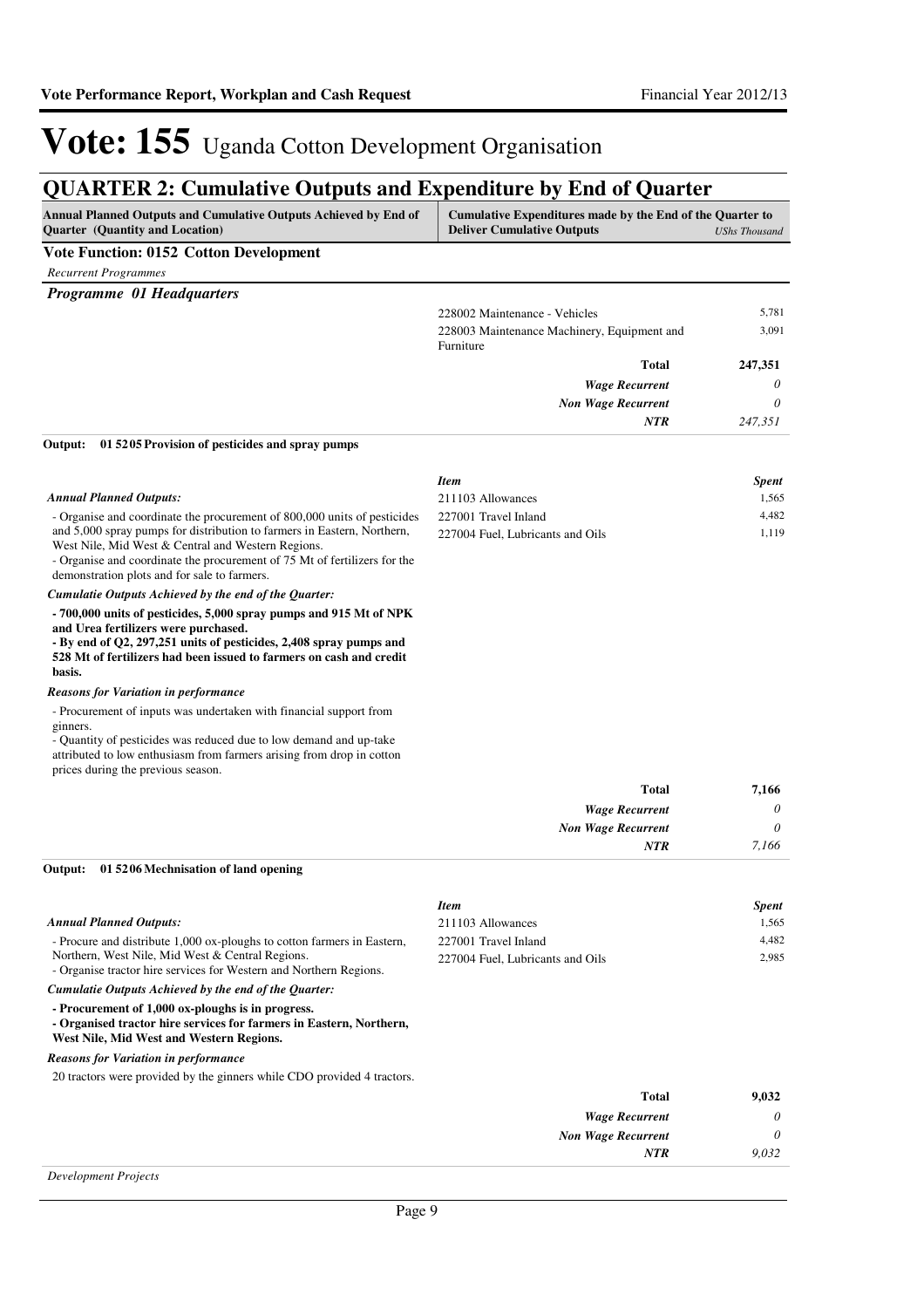## **QUARTER 2: Cumulative Outputs and Expenditure by End of Quarter**

| Annual Planned Outputs and Cumulative Outputs Achieved by End of<br><b>Quarter</b> (Quantity and Location) | Cumulative Expenditures made by the End of the Quarter to<br><b>Deliver Cumulative Outputs</b> | <b>UShs Thousand</b>  |
|------------------------------------------------------------------------------------------------------------|------------------------------------------------------------------------------------------------|-----------------------|
| <b>Vote Function: 0152 Cotton Development</b>                                                              |                                                                                                |                       |
| <b>Development Projects</b>                                                                                |                                                                                                |                       |
| <b>Project 1219 Cotton Production Improvement</b>                                                          |                                                                                                |                       |
| Capital Purchases                                                                                          |                                                                                                |                       |
| Output: 01 5271 Acquisition of Land by Government                                                          |                                                                                                |                       |
| <b>Annual Planned Outputs:</b>                                                                             |                                                                                                |                       |
| Procurement of land                                                                                        |                                                                                                |                       |
| Cumulatie Outputs Achieved by the end of the Quarter:                                                      |                                                                                                |                       |
| Procurement of land at Pader was concluded.                                                                |                                                                                                |                       |
| <b>Reasons for Variation in performance</b>                                                                |                                                                                                |                       |
| Surveying and processing land title were delayed by the lengthy<br>procurement process.                    |                                                                                                |                       |
|                                                                                                            | <b>Total</b>                                                                                   | $\bf{0}$              |
|                                                                                                            | <b>GoU</b> Development                                                                         | 0                     |
|                                                                                                            | <b>Donor Development</b>                                                                       | 0                     |
|                                                                                                            | <b>NTR</b>                                                                                     | $\theta$              |
| 01 5272 Government Buildings and Administrative Infrastructure<br>Output:                                  |                                                                                                |                       |
| <b>Annual Planned Outputs:</b>                                                                             |                                                                                                |                       |
| Construction of new seed dressing stations and ginnery structures                                          |                                                                                                |                       |
| Cumulatie Outputs Achieved by the end of the Quarter:                                                      |                                                                                                |                       |
| Inception report by the Consultants was received and approved.                                             |                                                                                                |                       |
| <b>Reasons for Variation in performance</b>                                                                |                                                                                                |                       |
| None                                                                                                       |                                                                                                |                       |
|                                                                                                            | <b>Total</b>                                                                                   | $\bf{0}$              |
|                                                                                                            | <b>GoU</b> Development                                                                         | 0                     |
|                                                                                                            | <b>Donor Development</b>                                                                       | $\boldsymbol{\theta}$ |
|                                                                                                            | <b>NTR</b>                                                                                     | $\theta$              |

#### *Annual Planned Outputs:*

- Procurement of seed processing machinery

- Procurement of ginning equipment

*Cumulatie Outputs Achieved by the end of the Quarter:*

- **Procurement process for supply of machinery was concluded and**
- **the contract approved by the Solicitor General.**
- **Opening of Letter of Credit (LC) is in progress**

None *Reasons for Variation in performance*

| 0 | Total                    |
|---|--------------------------|
|   | <b>GoU</b> Development   |
| 0 | <b>Donor Development</b> |
|   | <b>NTR</b>               |
|   |                          |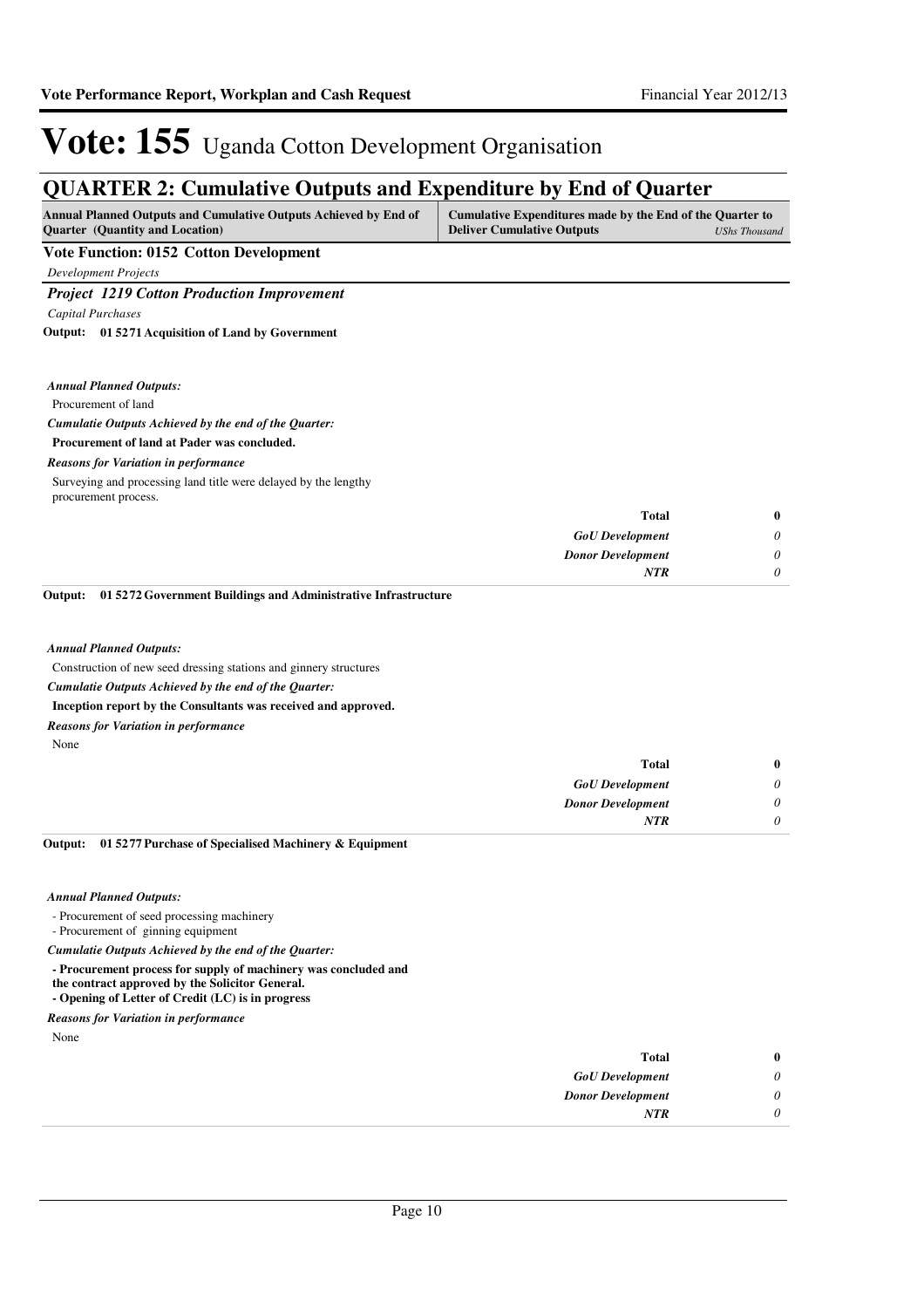## **QUARTER 2: Cumulative Outputs and Expenditure by End of Quarter**

| <b>Annual Planned Outputs and Cumulative Outputs Achieved by End of</b><br><b>Quarter</b> (Quantity and Location) | Cumulative Expenditures made by the End of the Quarter to<br><b>Deliver Cumulative Outputs</b> | <b>UShs Thousand</b> |
|-------------------------------------------------------------------------------------------------------------------|------------------------------------------------------------------------------------------------|----------------------|
|                                                                                                                   | <b>GRAND TOTAL</b>                                                                             | 1,969,553            |
|                                                                                                                   | <b>Wage Recurrent</b>                                                                          | $\theta$             |
|                                                                                                                   | <b>Non Wage Recurrent</b>                                                                      | $\theta$             |
|                                                                                                                   | <b>GoU</b> Development                                                                         | 0                    |
|                                                                                                                   | <b>Donor Development</b>                                                                       | 0                    |
|                                                                                                                   | <b>NTR</b>                                                                                     | 1,969,553            |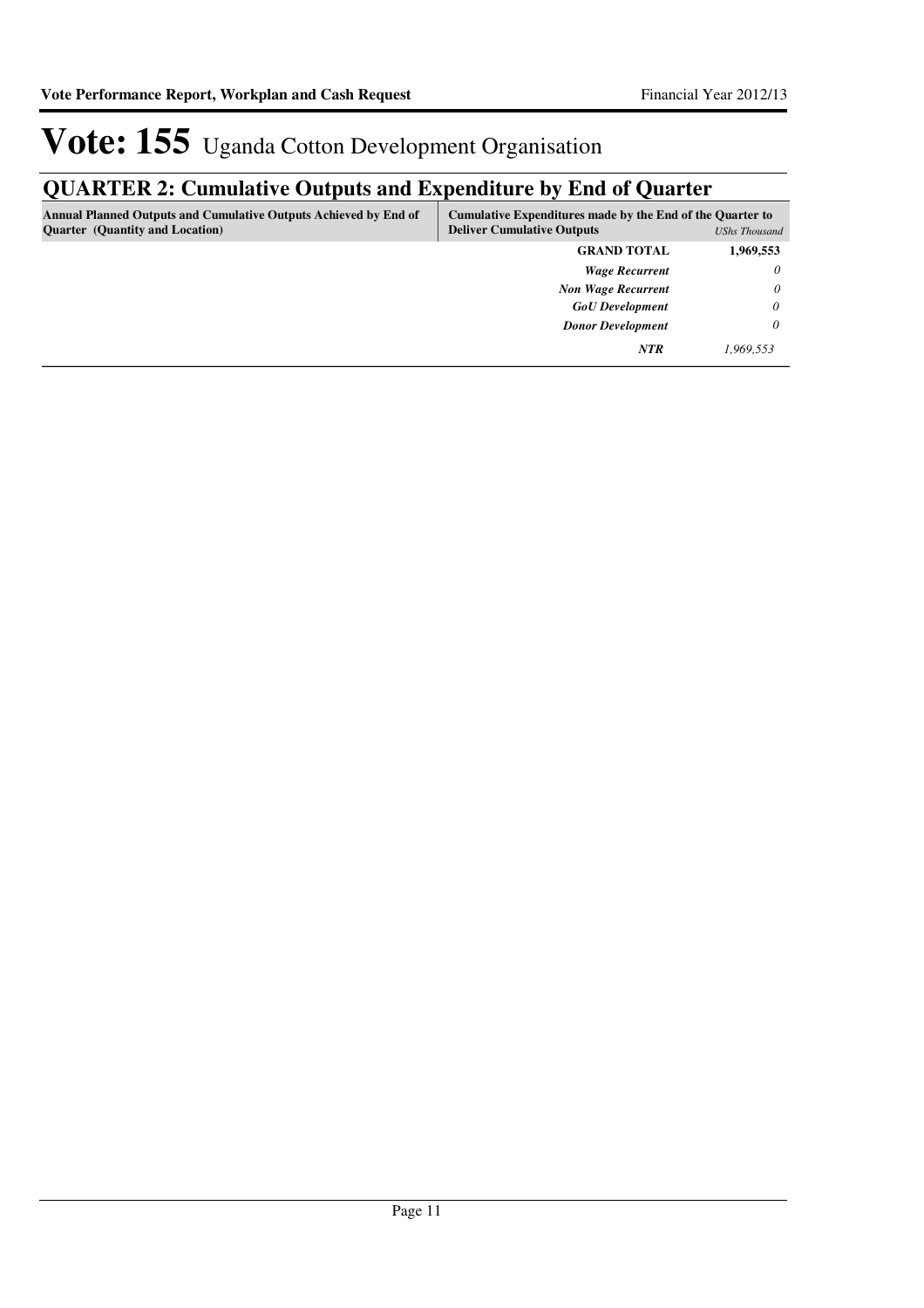*Wage Recurrent Non Wage Recurrent*

*NTR*

*0 114,743*

# Vote: 155 Uganda Cotton Development Organisation

## **QUARTER 2: Outputs and Expenditure in Quarter**

| <b>Planned and Actual Outputs in Quarter</b><br>(Quantity and Location) | <b>Expenditures incurred in the Quarter to deliver outputs</b> | UShs Thousand |
|-------------------------------------------------------------------------|----------------------------------------------------------------|---------------|
| <b>Vote Function: 0152 Cotton Development</b>                           |                                                                |               |
| <b>Recurrent Programmes</b>                                             |                                                                |               |
| <b>Programme 01 Headquarters</b>                                        |                                                                |               |
| <b>Outputs Provided</b>                                                 |                                                                |               |
| Output: 01 5201 Provision of cotton planting seeds                      |                                                                |               |
|                                                                         |                                                                |               |
|                                                                         | <b>Item</b>                                                    | Spent         |

| <b>Outputs Planned in Quarter:</b>                                                                                                                                                                         | 211103 Allowances                                               | 6,579   |
|------------------------------------------------------------------------------------------------------------------------------------------------------------------------------------------------------------|-----------------------------------------------------------------|---------|
| - Organise procurement and distribution of 4,400 litres of dressing<br>chemical and 415 bales ( $\omega$ 500 pieces) of seed packaging bags for the                                                        | 221002 Workshops and Seminars                                   | 1,462   |
|                                                                                                                                                                                                            | 221003 Staff Training                                           | 2,578   |
| Seed Dressing Stations in Lira, Masindi and Kasese organised.<br>- Organise procurement and distribution of protective wear and spare parts<br>for seed dressing plants to the 3 Stations above organised. | 221011 Printing, Stationery, Photocopying and<br><b>Binding</b> | 9,830   |
| <b>Actual Outputs Achieved in Quarter:</b>                                                                                                                                                                 | 221014 Bank Charges and other Bank related costs                | 642     |
|                                                                                                                                                                                                            | 222001 Telecommunications                                       | 192     |
| -4,400 litres of seed dressing chemical and 415 bales of seed                                                                                                                                              | 223004 Guard and Security services                              | 6,091   |
| packaging bags for the 2013/14 seed were ordered.<br>- An assortment of protective wear and spare parts for seed dressing<br>plants were ordered.                                                          | 223005 Electricity                                              | 1,720   |
|                                                                                                                                                                                                            | 224001 Medical and Agricultural supplies                        | 25,585  |
| <b>Reasons for Variation in performance</b>                                                                                                                                                                | 224002 General Supply of Goods and Services                     | 23,585  |
| - Seed activities were implemented in collaboration and with financial                                                                                                                                     | 226001 Insurances                                               | 15,481  |
| support from ginners.                                                                                                                                                                                      | 227001 Travel Inland                                            | 3,201   |
| - Quantity of seed was reduced due to lower demand from farmers arising                                                                                                                                    | 227002 Travel Abroad                                            | 2,984   |
| from drop in cotton prices during 2011/12.                                                                                                                                                                 | 228002 Maintenance - Vehicles                                   | 6,755   |
|                                                                                                                                                                                                            | 228003 Maintenance Machinery, Equipment and<br>Furniture        | 8,057   |
|                                                                                                                                                                                                            | <b>Total</b>                                                    | 114,743 |
|                                                                                                                                                                                                            | <b>Wage Recurrent</b>                                           | 0       |

#### **01 5202 Seed multiplication Output:**

|                                                                                                                               | <b>Item</b>                                              | <b>Spent</b> |
|-------------------------------------------------------------------------------------------------------------------------------|----------------------------------------------------------|--------------|
| <b>Outputs Planned in Quarter:</b>                                                                                            | 211103 Allowances                                        | 19,630       |
| -Train seed growers on seed production.<br>- Distribute 35,000 units of pesticides to seed growers.                           | 221011 Printing, Stationery, Photocopying and<br>Binding | 4.468        |
| - Monitor crop establishment, management and pest control.                                                                    | 221017 Subscriptions                                     | 5,256        |
| - Organize marketing and ginning.                                                                                             | 224001 Medical and Agricultural supplies                 | 18,257       |
| <b>Actual Outputs Achieved in Quarter:</b>                                                                                    | 224002 General Supply of Goods and Services              | 7,312        |
| - Over 10,000 seed growers were trained on seed production.                                                                   | 225001 Consultancy Services- Short-term                  | 9.399        |
| - About 31,000 units of pesticides and 120 spray pumps were<br>distributed to seed growers.                                   | 227001 Travel Inland                                     | 6,402        |
|                                                                                                                               | 227002 Travel Abroad                                     | 2,984        |
| <b>Reasons for Variation in performance</b>                                                                                   | 227004 Fuel, Lubricants and Oils                         | 1,045        |
| - Less acreage was planted by seed growers due to lower enthusiasm from<br>farmers arising from drop in price during 2011/12. | <b>Total</b>                                             | 74,753       |
| - Pest control was boosted by use of Cruiser seed treatment which controls                                                    | <b>Wage Recurrent</b>                                    | 0            |
| early sucking pests thus the low demand for pesticides and pumps during                                                       | <b>Non Wage Recurrent</b>                                | 0            |
| the early stages of crop growth.                                                                                              | <b>NTR</b>                                               | 74.753       |

**Output: 01 5203 Farmer mobilisation and sensitisation for increasing cotton production and quality**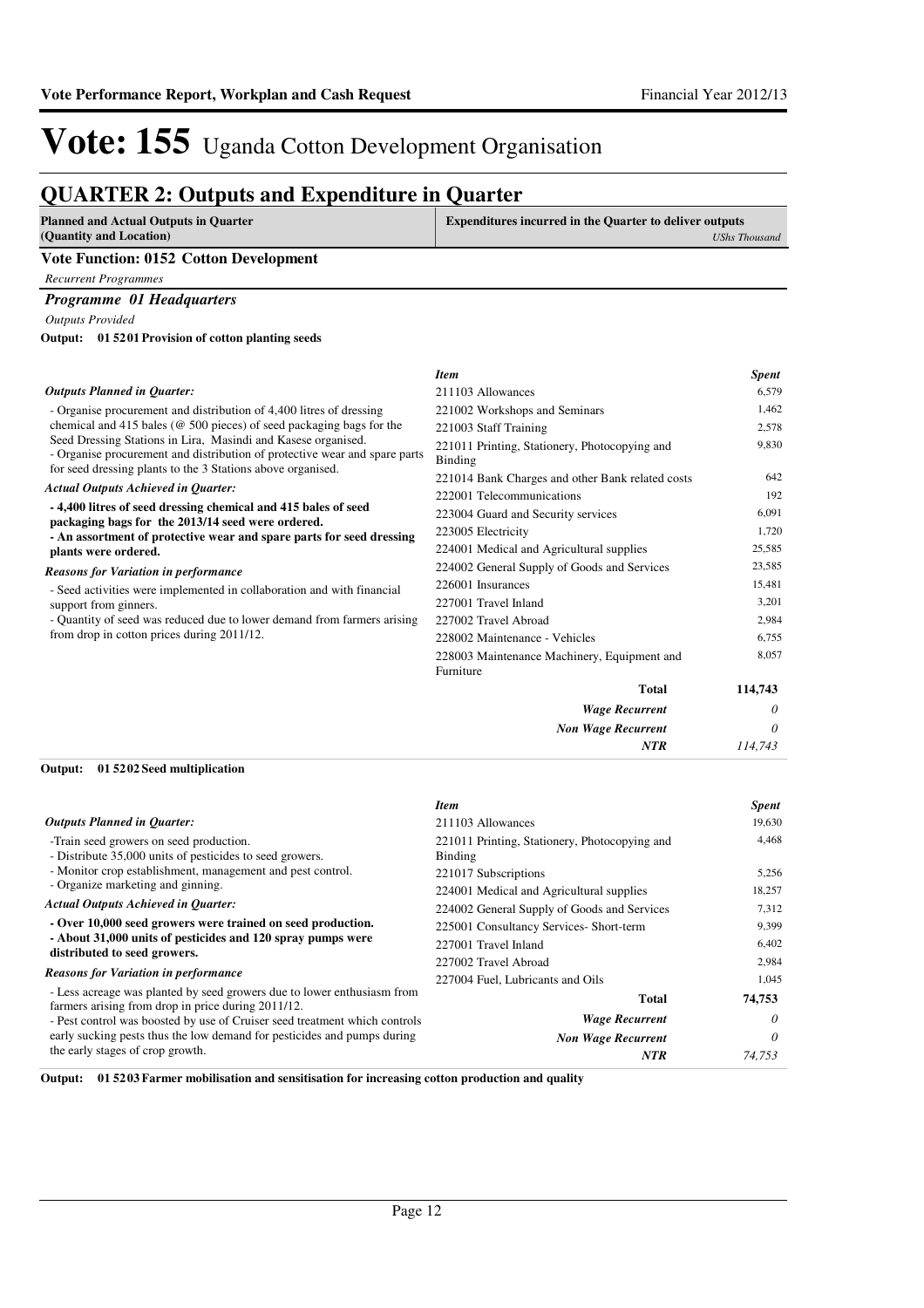## **QUARTER 2: Outputs and Expenditure in Quarter**

| <b>Planned and Actual Outputs in Quarter</b><br>(Quantity and Location) | <b>Expenditures incurred in the Quarter to deliver outputs</b><br><b>UShs Thousand</b> |
|-------------------------------------------------------------------------|----------------------------------------------------------------------------------------|
| <b>Vote Function: 0152 Cotton Development</b>                           |                                                                                        |
| Recurrent Programmes                                                    |                                                                                        |

|  |  | Programme 01 Headquarters |
|--|--|---------------------------|
|--|--|---------------------------|

|                                                                                                                                                                        | <b>Item</b>                                              | <b>Spent</b> |
|------------------------------------------------------------------------------------------------------------------------------------------------------------------------|----------------------------------------------------------|--------------|
| <b>Outputs Planned in Quarter:</b>                                                                                                                                     | 211102 Contract Staff Salaries (Incl. Casuals,           | 544,376      |
| - Organize farmer field days around the demos for training farmers.                                                                                                    | Temporary)                                               |              |
| - Broadcast extension messages on crop management on local radios.                                                                                                     | 211103 Allowances                                        | 3,963        |
| - Monitor crop management and pest control.                                                                                                                            | 212101 Social Security Contributions (NSSF)              | 53,492       |
| <b>Actual Outputs Achieved in Quarter:</b>                                                                                                                             | 213001 Medical Expenses (To Employees)                   | 427          |
| - Farmer field days were organised at the demonstration plots for                                                                                                      | 221001 Advertising and Public Relations                  | 28,712       |
| training farmers.                                                                                                                                                      | 221002 Workshops and Seminars                            | 72,556       |
| - 3 extension messages (one on pest management and two on the                                                                                                          | 221003 Staff Training                                    | 2.578        |
| indicative price were broadcast on local radios.<br>- By end of December 2012, 24,700 bales of lint had been purchased.<br><b>Reasons for Variation in performance</b> | 221011 Printing, Stationery, Photocopying and<br>Binding | 2,234        |
|                                                                                                                                                                        | 221014 Bank Charges and other Bank related costs         | 642          |
| - Establishment of demonstration plots as well as planting of cotton were                                                                                              | 221017 Subscriptions                                     | 36,792       |
| affected by erratic weather patterns, delayed harvesting of first rain crops<br>and negative publicity resulting drop in prices during 2011/12.                        | 222001 Telecommunications                                | 577          |
| - Activities were undertaken in collaboration and with financial support                                                                                               | 223004 Guard and Security services                       | 1,015        |
| from ginners.                                                                                                                                                          | 223005 Electricity                                       | 1,720        |
|                                                                                                                                                                        | 223006 Water                                             | 1,847        |
|                                                                                                                                                                        | 224002 General Supply of Goods and Services              | 26,901       |
|                                                                                                                                                                        | 225001 Consultancy Services- Short-term                  | 5,280        |
|                                                                                                                                                                        | 226001 Insurances                                        | 9,844        |
|                                                                                                                                                                        | 227001 Travel Inland                                     | 4,482        |
|                                                                                                                                                                        | 227002 Travel Abroad                                     | 2,984        |
|                                                                                                                                                                        | 227004 Fuel, Lubricants and Oils                         | 2.799        |
|                                                                                                                                                                        | 228002 Maintenance - Vehicles                            | 3.860        |
|                                                                                                                                                                        | 228003 Maintenance Machinery, Equipment and              | 95           |
|                                                                                                                                                                        | Furniture                                                |              |
|                                                                                                                                                                        | <b>Total</b>                                             | 807,176      |
|                                                                                                                                                                        | <b>Wage Recurrent</b>                                    | 0            |
|                                                                                                                                                                        | <b>Non Wage Recurrent</b>                                | 0            |
|                                                                                                                                                                        | NTR                                                      | 807,176      |

#### **01 5204 Cotton targeted extension services Output:**

|                                                                                            | <b>Item</b>                                              | <b>Spent</b> |
|--------------------------------------------------------------------------------------------|----------------------------------------------------------|--------------|
| <b>Outputs Planned in Quarter:</b>                                                         | 211103 Allowances                                        | 48,176       |
| - Organize and conduct farmer training sessions.                                           | 213001 Medical Expenses (To Employees)                   | 427          |
| - Monitor extension services delivery to cotton farmers.                                   | 221001 Advertising and Public Relations                  | 19,037       |
| <b>Actual Outputs Achieved in Quarter:</b>                                                 | 221003 Staff Training                                    | 10,313       |
| - Farmers' training sessions were conducted in all cotton growing<br>regions.              | 221011 Printing, Stationery, Photocopying and<br>Binding | 2,234        |
| - Activities of extension workers were monitored.                                          | 221014 Bank Charges and other Bank related costs         | 257          |
| <b>Reasons for Variation in performance</b>                                                | 221017 Subscriptions                                     | 2,628        |
| - The number of Field Extension workers and motorcycles were increased                     | 222001 Telecommunications                                | 192          |
| to intensify farmer mobilisation, sensitisation, training and to counteract                | 223005 Electricity                                       | 1,720        |
| the negative publicity arising from drop in cotton prices during 2011/12.                  | 223006 Water                                             | 1,847        |
| - The activity was undertaken in collaboration and with financial support<br>from ginners. | 224002 General Supply of Goods and Services              | 7,708        |
|                                                                                            | 225001 Consultancy Services- Short-term                  | 6,391        |
|                                                                                            | 226001 Insurances                                        | 16,406       |
|                                                                                            | 227001 Travel Inland                                     | 1,280        |
|                                                                                            | 227002 Travel Abroad                                     | 3,282        |
|                                                                                            | 227004 Fuel, Lubricants and Oils                         | 2,052        |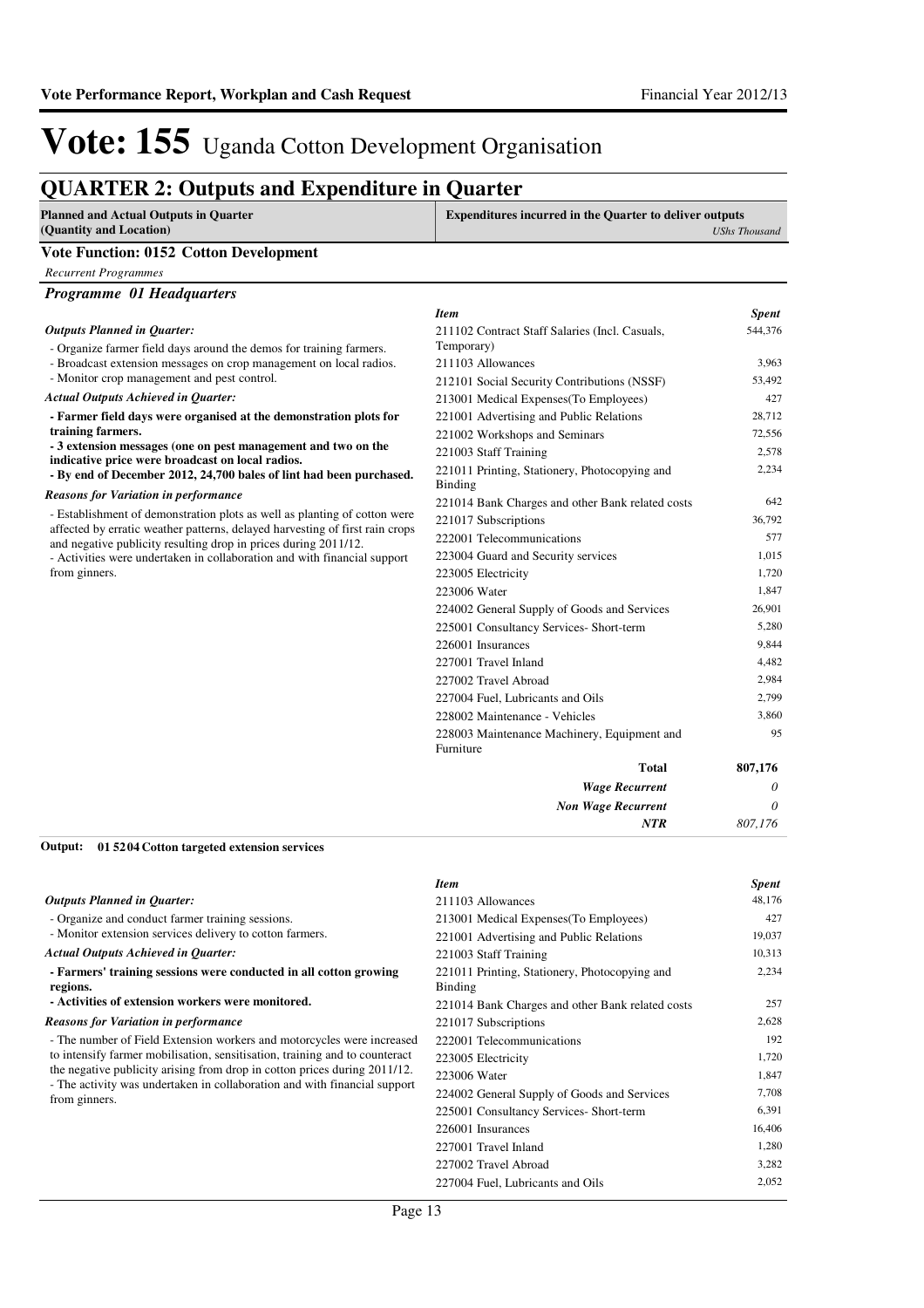| <b>Planned and Actual Outputs in Quarter</b><br>(Quantity and Location)                                                                                                                                                       | <b>Expenditures incurred in the Quarter to deliver outputs</b> | <b>UShs Thousand</b> |  |  |  |
|-------------------------------------------------------------------------------------------------------------------------------------------------------------------------------------------------------------------------------|----------------------------------------------------------------|----------------------|--|--|--|
| <b>Vote Function: 0152 Cotton Development</b>                                                                                                                                                                                 |                                                                |                      |  |  |  |
| <b>Recurrent Programmes</b>                                                                                                                                                                                                   |                                                                |                      |  |  |  |
| Programme 01 Headquarters                                                                                                                                                                                                     |                                                                |                      |  |  |  |
|                                                                                                                                                                                                                               | 228002 Maintenance - Vehicles                                  | 2,895                |  |  |  |
|                                                                                                                                                                                                                               | 228003 Maintenance Machinery, Equipment and<br>Furniture       | 2,370                |  |  |  |
|                                                                                                                                                                                                                               | <b>Total</b>                                                   | 129,216              |  |  |  |
|                                                                                                                                                                                                                               | <b>Wage Recurrent</b>                                          | 0                    |  |  |  |
|                                                                                                                                                                                                                               | <b>Non Wage Recurrent</b>                                      | 0                    |  |  |  |
|                                                                                                                                                                                                                               | <b>NTR</b>                                                     | 129,216              |  |  |  |
| 01 5205 Provision of pesticides and spray pumps<br>Output:                                                                                                                                                                    |                                                                |                      |  |  |  |
|                                                                                                                                                                                                                               | <b>Item</b>                                                    | <b>Spent</b>         |  |  |  |
| <b>Outputs Planned in Quarter:</b>                                                                                                                                                                                            | 211103 Allowances                                              | 1,565                |  |  |  |
| - Set up input sales mechanisms<br>- Distribute inputs to the field and to farmers.<br>- Monitor pesticides and pumps sales and usage.                                                                                        | 227001 Travel Inland<br>227004 Fuel, Lubricants and Oils       | 4,482<br>1.119       |  |  |  |
| <b>Actual Outputs Achieved in Quarter:</b>                                                                                                                                                                                    |                                                                |                      |  |  |  |
| - Inputs were distributed to the cotton growing regions and<br>distribution/sales outlets were set up.<br>- Inputs up-take and usage were monitored.                                                                          |                                                                |                      |  |  |  |
| <b>Reasons for Variation in performance</b>                                                                                                                                                                                   |                                                                |                      |  |  |  |
| - Procurement of inputs was undertaken with financial support from<br>ginners.<br>- Quantity of pesticides was reduced due to low demand and up-take<br>attributed to low enthusiasm from farmers arising from drop in cotton |                                                                |                      |  |  |  |
| prices during the previous season.                                                                                                                                                                                            |                                                                |                      |  |  |  |
|                                                                                                                                                                                                                               | <b>Total</b>                                                   | 7,166                |  |  |  |
|                                                                                                                                                                                                                               | <b>Wage Recurrent</b>                                          | 0                    |  |  |  |
|                                                                                                                                                                                                                               | <b>Non Wage Recurrent</b>                                      | $\theta$             |  |  |  |
|                                                                                                                                                                                                                               | <b>NTR</b>                                                     | 7,166                |  |  |  |

#### - Conclude procurement process. - Identify and select beneficiary farmers. - Distribute ploughs to farmers. *Outputs Planned in Quarter: Item Spent* 211103 Allowances 1,565 227001 Travel Inland 4,482 227004 Fuel, Lubricants and Oils 2,985

- Train farmers on animal traction.

*Actual Outputs Achieved in Quarter:*

**- Procurement of 1,000 ox-ploughs is in progress.**

**- Organised tractor hire services for farmers.**

*Reasons for Variation in performance*

20 tractors were provided by the ginners while CDO provided 4 tractors.

| <b>Total</b>              | 9,032    |
|---------------------------|----------|
| <b>Wage Recurrent</b>     | $\theta$ |
| <b>Non Wage Recurrent</b> | $\theta$ |
| <b>NTR</b>                | 9,032    |
| Development Projects      |          |

### *Project 1219 Cotton Production Improvement*

*Capital Purchases*

**Output: 01 5271 Acquisition of Land by Government**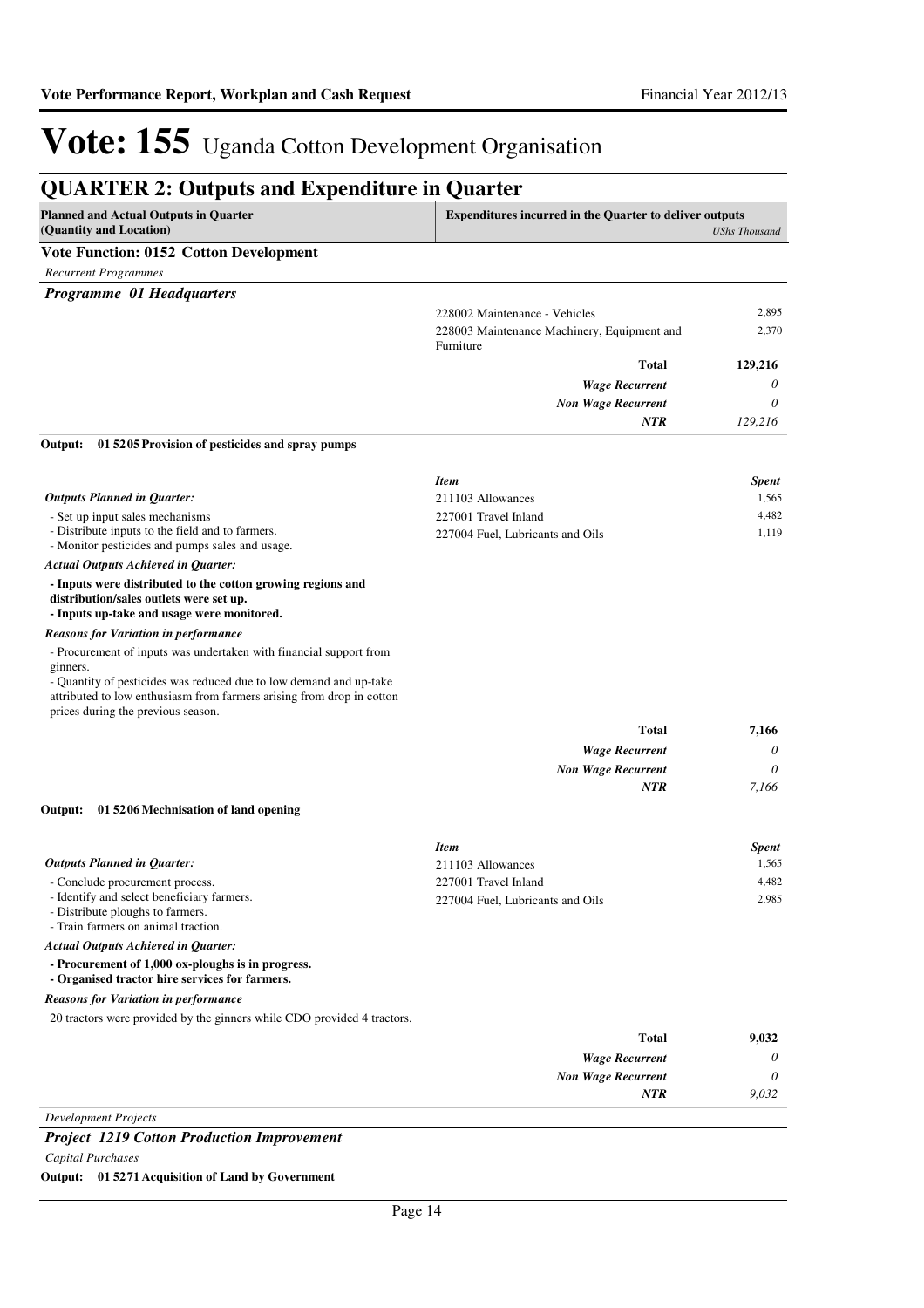### **QUARTER 2: Outputs and Expenditure in Quarter Planned and Actual Outputs in Quarter (Quantity and Location) Expenditures incurred in the Quarter to deliver outputs**  *UShs Thousand* **Vote Function: 0152 Cotton Development** *Development Projects Project 1219 Cotton Production Improvement* - Procurement process concluded. - Land surveyed and demarcated. - Land title processed. **Procurement of land at Pader was concluded.** *GoU Development Donor Development* **Total** *0 0 0* **0** *Actual Outputs Achieved in Quarter: Outputs Planned in Quarter: NTR* Surveying and processing land title were delayed by the lengthy procurement process. *Reasons for Variation in performance* Monitor designing of seed dressing structures and compilation of Bill of quantities. **Inception report by the Consultants was received and approved. 01 5272 Government Buildings and Administrative Infrastructure Output:** *Actual Outputs Achieved in Quarter: Outputs Planned in Quarter: Reasons for Variation in performance*

None

| $\bf{0}$ | <b>Total</b>             |
|----------|--------------------------|
| 0        | <b>GoU</b> Development   |
| 0        | <b>Donor Development</b> |
|          | <b>NTR</b>               |
|          |                          |

#### **01 5277 Purchase of Specialised Machinery & Equipment Output:**

#### *Outputs Planned in Quarter:*

- Conclude procurement of seed processing machinery.

- Monitor manufacture and assembly of machinery.

*Actual Outputs Achieved in Quarter:*

**- Procurement process for supply of machinery was concluded and** 

**the contract approved by the Solicitor General. - Opening of Letter of Credit (LC) is in progress**

*Reasons for Variation in performance*

None

| $\bf{0}$ | <b>Total</b>             |
|----------|--------------------------|
| 0        | <b>GoU</b> Development   |
| 0        | <b>Donor Development</b> |
| 0        | <b>NTR</b>               |
|          |                          |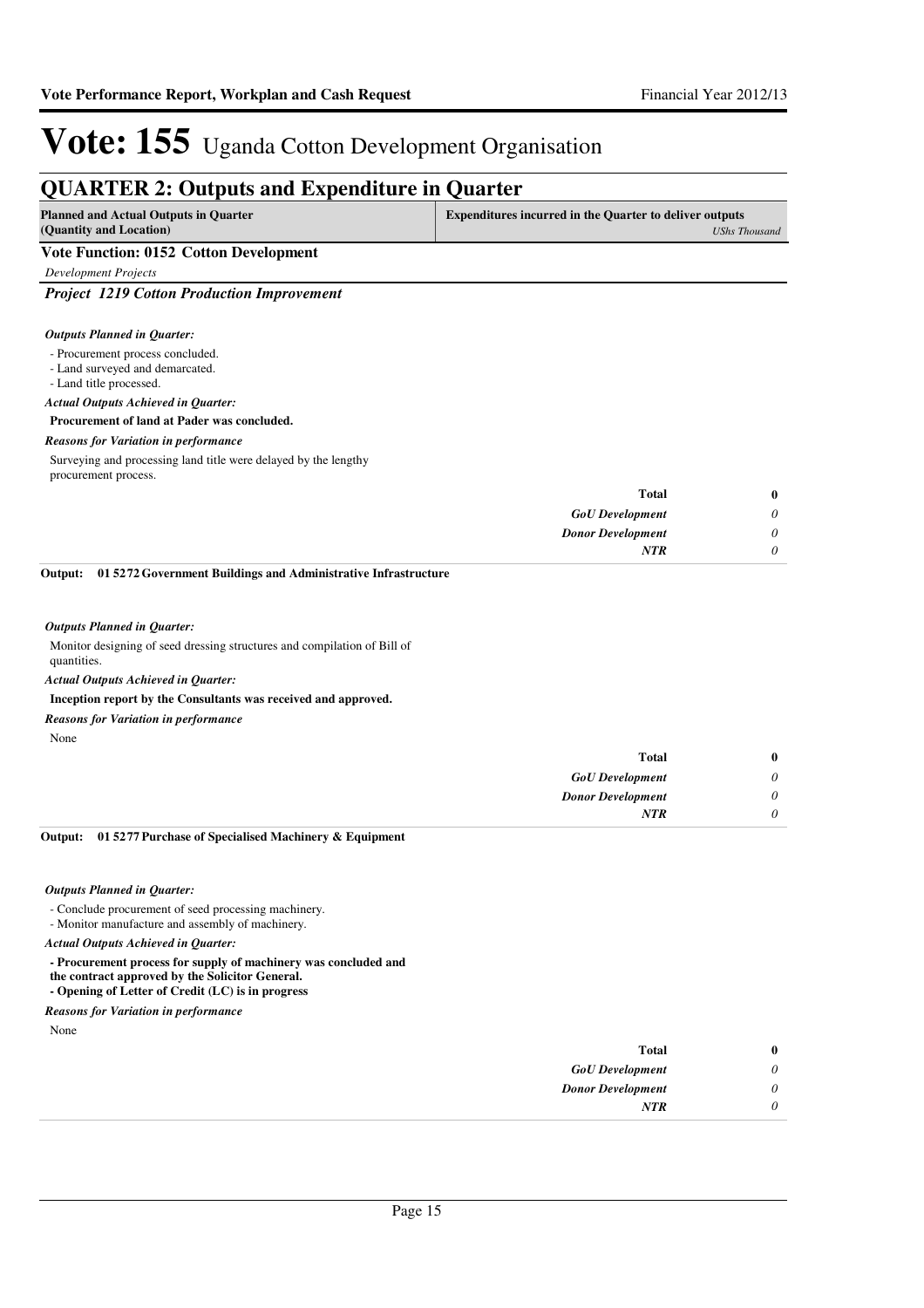## **QUARTER 2: Outputs and Expenditure in Quarter**

| <b>Planned and Actual Outputs in Quarter</b><br>(Quantity and Location) | <b>Expenditures incurred in the Quarter to deliver outputs</b> | UShs Thousand |
|-------------------------------------------------------------------------|----------------------------------------------------------------|---------------|
|                                                                         | <b>GRAND TOTAL</b>                                             | 1,142,087     |
|                                                                         | <b>Wage Recurrent</b>                                          | $\theta$      |
|                                                                         | <b>Non Wage Recurrent</b>                                      | $\theta$      |
|                                                                         | <b>GoU</b> Development                                         | $\theta$      |
|                                                                         | <b>Donor Development</b>                                       | 0             |
|                                                                         | <b>NTR</b>                                                     | 1,142,087     |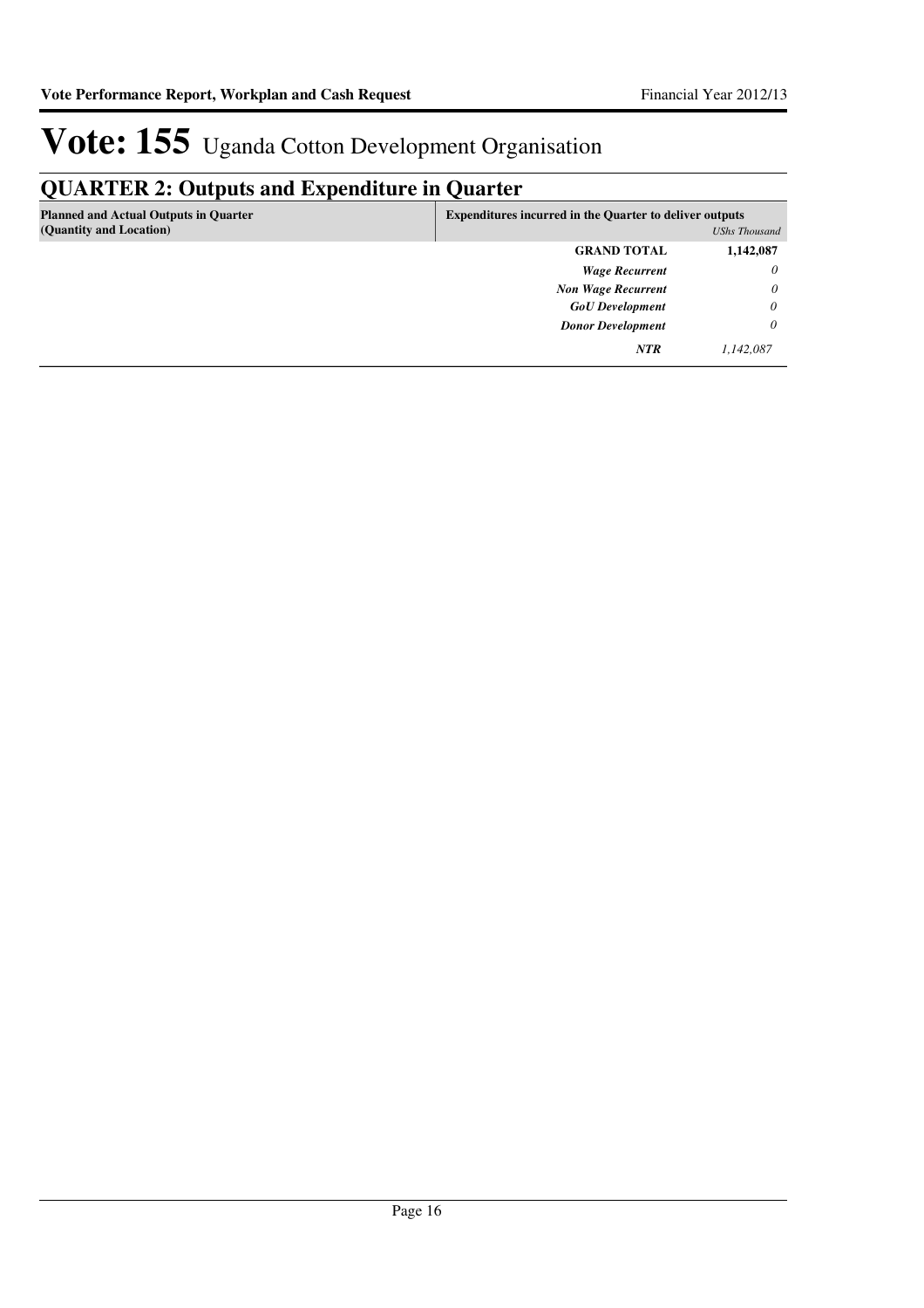## **QUARTER 3: Revised Workplan**

| <b>Planned Outputs for the Quarter</b><br>(Quantity and Location)                 | <b>Estimated Funds Available in Quarter</b><br>(from balance brought forward and actual/expected releaes) |                       |                  | <b>UShs Thousand</b> |  |
|-----------------------------------------------------------------------------------|-----------------------------------------------------------------------------------------------------------|-----------------------|------------------|----------------------|--|
| <b>Vote Function: 0152 Cotton Development</b>                                     |                                                                                                           |                       |                  |                      |  |
| <b>Recurrent Programmes</b>                                                       |                                                                                                           |                       |                  |                      |  |
| Programme 01 Headquarters                                                         |                                                                                                           |                       |                  |                      |  |
| <b>Outputs Provided</b>                                                           |                                                                                                           |                       |                  |                      |  |
| Output: 01 5201 Provision of cotton planting seeds                                |                                                                                                           |                       |                  |                      |  |
|                                                                                   | <b>Item</b>                                                                                               | <b>Balance b/f</b>    | <b>New Funds</b> | <b>Total</b>         |  |
| - Organise procurement of 1,500 Mt of fuzzy                                       | 211103 Allowances                                                                                         | 43,243                | 14,077           | 57,320               |  |
| seed from ginners from planting in 2013/14.                                       | 221003 Staff Training                                                                                     | 1,667                 | 1,403            | 3,069                |  |
| - Coordinate the delinting, grading and                                           | 221011 Printing, Stationery, Photocopying and Binding                                                     | 3,333                 | 22,328           | 25,662               |  |
| packaging of seed at the 2 seed dressing                                          | 222001 Telecommunications                                                                                 | 4,200                 | 7,742            | 11,942               |  |
| stations in Lira and Kasese.                                                      | 227001 Travel Inland                                                                                      | 3,333                 | $\bf{0}$         | 3,333                |  |
|                                                                                   | 228003 Maintenance Machinery, Equipment and Furniture                                                     | 1,240                 | 1,683            | 2,923                |  |
|                                                                                   | Total                                                                                                     | 57,017                | 69,567           | 126,584              |  |
|                                                                                   | <b>Wage Recurrent</b>                                                                                     | 0                     | 0                | 0                    |  |
|                                                                                   | <b>Non Wage Recurrent</b>                                                                                 | 57.017                | 0                | 57,017               |  |
|                                                                                   | <b>NTR</b>                                                                                                | 0                     | 69,567           | 69,567               |  |
| Output:<br>01 5202 Seed multiplication                                            |                                                                                                           |                       |                  |                      |  |
|                                                                                   | <b>Item</b>                                                                                               | <b>Balance b/f</b>    | New Funds        | <b>Total</b>         |  |
| - Organize marketing and ginning of seed crops.                                   | 211103 Allowances                                                                                         | 3,333                 | 14,077           | 17,410               |  |
| - Procure Foundation seed from NARO Serere                                        | 224001 Medical and Agricultural supplies                                                                  | 96,667                | 7,667            | 104,334              |  |
| for multiplication during 2013/14.                                                | 227001 Travel Inland                                                                                      | 3,333                 | 31,718           | 35,051               |  |
|                                                                                   | <b>Total</b>                                                                                              | 103,333               | 70,831           | 174,164              |  |
|                                                                                   | <b>Wage Recurrent</b>                                                                                     | 0                     | 0                | 0                    |  |
|                                                                                   | <b>Non Wage Recurrent</b>                                                                                 | 103,333               | 0                | 103,333              |  |
|                                                                                   | <b>NTR</b>                                                                                                | 0                     | 70,831           | 70,831               |  |
| Output:                                                                           | 01 5203 Farmer mobilisation and sensitisation for increasing cotton production and quality                |                       |                  |                      |  |
|                                                                                   | <b>Item</b>                                                                                               | <b>Balance b/f</b>    | <b>New Funds</b> | <b>Total</b>         |  |
|                                                                                   | 211103 Allowances                                                                                         | 5,000                 | 42,230           | 47,230               |  |
| - Broadcast extension messages on harvesting<br>techniques and quality assurance. | 224001 Medical and Agricultural supplies                                                                  | 41,667                | 7,225            | 48,891               |  |
| - Organise and monitor marketing, post harvest                                    | 227001 Travel Inland                                                                                      | 3,333                 | 31,718           | 35,051               |  |
| handling of cotton and quality.                                                   | <b>Total</b>                                                                                              | 50,000                | 582,502          | 632,502              |  |
|                                                                                   | <b>Wage Recurrent</b>                                                                                     | 0                     | 0                | 0                    |  |
|                                                                                   | <b>Non Wage Recurrent</b>                                                                                 | 50,000                | 0                | 50,000               |  |
|                                                                                   | <b>NTR</b>                                                                                                | 0                     | 582,502          | 582,502              |  |
|                                                                                   |                                                                                                           |                       |                  |                      |  |
| 01 5204 Cotton targeted extension services<br>Output:                             | <b>Item</b>                                                                                               | <b>Balance b/f</b>    | <b>New Funds</b> | <b>Total</b>         |  |
|                                                                                   | 211103 Allowances                                                                                         | 10,000                | 84,460           | 94,460               |  |
| - Evaluate previous season and make                                               | 227001 Travel Inland                                                                                      | 6,667                 | 4,446            | 11,112               |  |
| preparations for next season.                                                     | 227004 Fuel, Lubricants and Oils                                                                          | 6,667                 | 6,747            | 13,414               |  |
|                                                                                   | Total                                                                                                     | 23,333                | 156,714          | 180,048              |  |
|                                                                                   | <b>Wage Recurrent</b>                                                                                     | $\boldsymbol{\theta}$ | 0                | 0                    |  |
|                                                                                   |                                                                                                           | 23,333                | 0                |                      |  |
|                                                                                   | <b>Non Wage Recurrent</b><br>NTR                                                                          | 0                     | 156,714          | 23,333<br>156,714    |  |
|                                                                                   |                                                                                                           |                       |                  |                      |  |
| 01 5205 Provision of pesticides and spray pumps<br>Output:                        |                                                                                                           |                       |                  |                      |  |
|                                                                                   | <b>Item</b>                                                                                               | <b>Balance b/f</b>    | <b>New Funds</b> | <b>Total</b>         |  |
| Retrieve unsold inputs stocks (if any) from the                                   | 211103 Allowances                                                                                         | 16,667                | 0                | 16,667               |  |
| field.                                                                            | 227001 Travel Inland                                                                                      | 3,333                 | $\bf{0}$         | 3,333                |  |
|                                                                                   | 227004 Fuel, Lubricants and Oils                                                                          | 33,333                | $\bf{0}$         | 33,333               |  |
|                                                                                   | <b>Total</b>                                                                                              | 53,333                | 0                | 53,333               |  |
|                                                                                   | <b>Wage Recurrent</b>                                                                                     | 0                     | 0                | 0                    |  |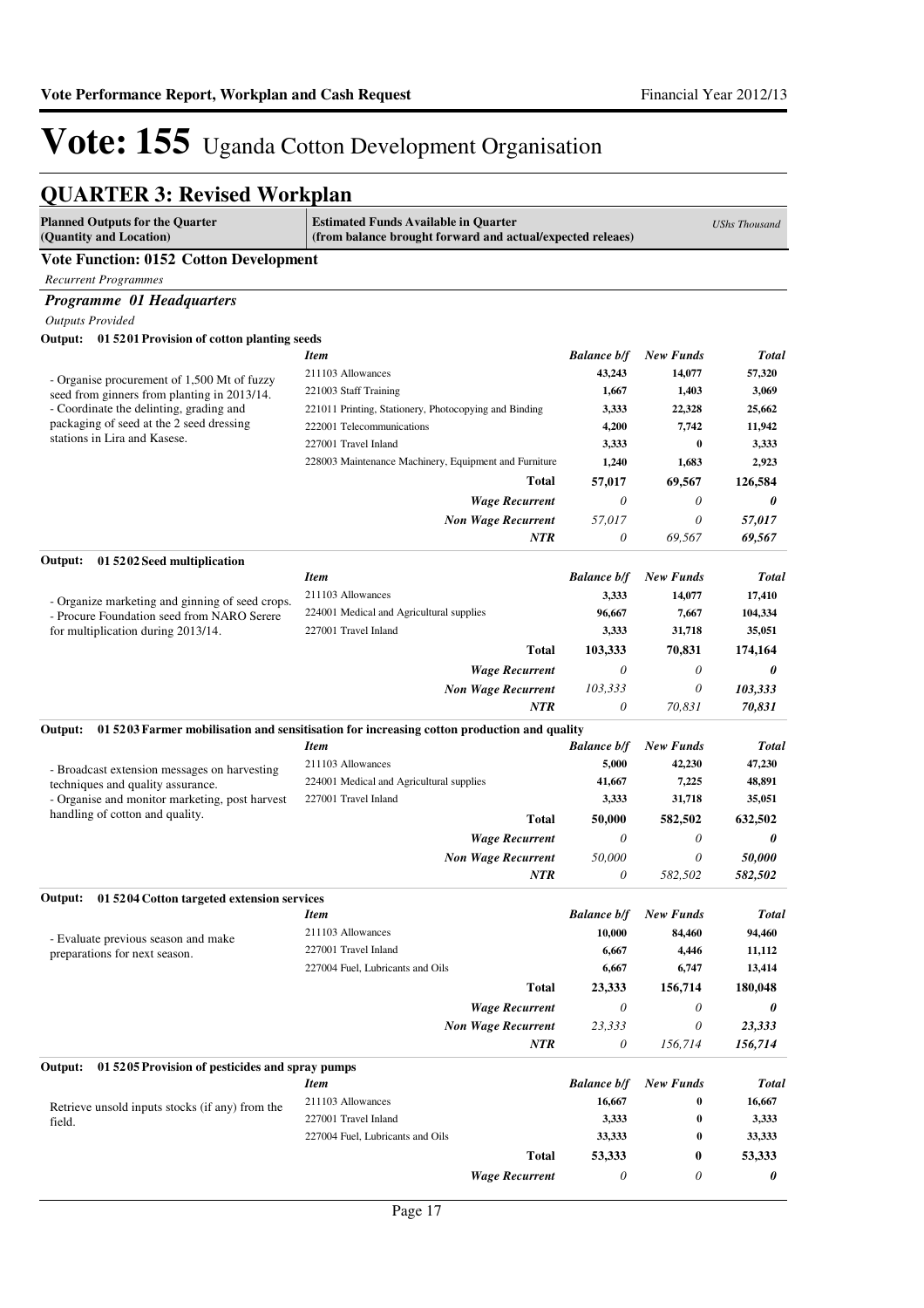| <b>QUARTER 3: Revised Workplan</b>                                        |                                                                                                           |                           |                  |                      |
|---------------------------------------------------------------------------|-----------------------------------------------------------------------------------------------------------|---------------------------|------------------|----------------------|
| <b>Planned Outputs for the Quarter</b><br>(Quantity and Location)         | <b>Estimated Funds Available in Quarter</b><br>(from balance brought forward and actual/expected releaes) |                           |                  | <b>UShs Thousand</b> |
| <b>Vote Function: 0152 Cotton Development</b>                             |                                                                                                           |                           |                  |                      |
| <b>Recurrent Programmes</b>                                               |                                                                                                           |                           |                  |                      |
| Programme 01 Headquarters                                                 |                                                                                                           |                           |                  |                      |
|                                                                           | <b>Non Wage Recurrent</b>                                                                                 | 53,333                    | 0                | 53,333               |
|                                                                           | <b>NTR</b>                                                                                                | 0                         | 0                | 0                    |
| Output:<br>01 5206 Mechnisation of land opening                           |                                                                                                           |                           |                  |                      |
|                                                                           | <b>Item</b>                                                                                               | <b>Balance b/f</b>        | <b>New Funds</b> | Total                |
| - Collect data on acreage ploughed.                                       | 224001 Medical and Agricultural supplies                                                                  | 133,333                   | $\bf{0}$         | 133,333              |
| - Monitor plough usage.                                                   |                                                                                                           |                           |                  |                      |
|                                                                           | <b>Total</b>                                                                                              | 133,333                   | 0                | 133,333              |
|                                                                           | <b>Wage Recurrent</b>                                                                                     | 0                         | 0                | 0                    |
|                                                                           | <b>Non Wage Recurrent</b>                                                                                 | 133,333                   | 0                | 133,333              |
|                                                                           | NTR                                                                                                       | 0                         | 0                | 0                    |
| <b>Development Projects</b>                                               |                                                                                                           |                           |                  |                      |
| <b>Project 1219 Cotton Production Improvement</b>                         |                                                                                                           |                           |                  |                      |
| Capital Purchases                                                         |                                                                                                           |                           |                  |                      |
| Output: 01 5271 Acquisition of Land by Government                         |                                                                                                           |                           |                  |                      |
|                                                                           | <b>Item</b>                                                                                               | <b>Balance b/f</b>        | <b>New Funds</b> | <b>Total</b>         |
| - Surveying and dermacating borders                                       | 281504 Monitoring, Supervision and Appraisal of Capital<br>Works                                          | 1,667                     | 0                | 1,667                |
| undertaken.<br>- Land title processed.                                    | 311101 Land                                                                                               | 31,667                    | 0                | 31,667               |
|                                                                           | <b>Total</b>                                                                                              | 33,333                    | 0                | 33,333               |
|                                                                           | <b>GoU</b> Development                                                                                    | 33,333                    | 0                | 33,333               |
|                                                                           | <b>Donor Development</b>                                                                                  | 0                         | 0                | 0                    |
|                                                                           | <b>NTR</b>                                                                                                | 0                         | 0                | 0                    |
| Output:<br>01 5272 Government Buildings and Administrative Infrastructure |                                                                                                           |                           |                  |                      |
|                                                                           | <b>Item</b>                                                                                               | <b>Balance b/f</b>        | <b>New Funds</b> | Total                |
| Monitor development of structural designs and                             | 231001 Non-Residential Buildings                                                                          | 246,667                   | 0                | 246,667              |
| compilation of bills of quantities.                                       | 281503 Engineering and Design Studies and Plans for<br>Capital Works                                      | 18,667                    | 0                | 18,667               |
|                                                                           | Total                                                                                                     | 265,333                   | 0                | 265,333              |
|                                                                           | <b>GoU</b> Development                                                                                    | 265,333                   | 0                | 265,333              |
|                                                                           | <b>Donor Development</b>                                                                                  | 0                         | 0                | 0                    |
|                                                                           | NTR                                                                                                       | 0                         | 0                | 0                    |
| 01 5277 Purchase of Specialised Machinery & Equipment<br>Output:          |                                                                                                           |                           |                  |                      |
|                                                                           | <b>Item</b>                                                                                               | <b>Balance b/f</b>        | <b>New Funds</b> | <b>Total</b>         |
| Monitor implementation of procurement.                                    | 231005 Machinery and Equipment                                                                            | 400,000                   | $\bf{0}$         | 400,000              |
|                                                                           | 281503 Engineering and Design Studies and Plans for<br>Capital Works                                      | 16,667                    | 0                | 16,667               |
|                                                                           | 281504 Monitoring, Supervision and Appraisal of Capital<br>Works                                          | 16,667                    | 0                | 16,667               |
|                                                                           | <b>Total</b>                                                                                              | 433,333                   | 0                | 433,333              |
|                                                                           | <b>GoU</b> Development                                                                                    | 433,333                   | 0                | 433,333              |
|                                                                           | <b>Donor Development</b>                                                                                  | 0                         | 0                | 0                    |
|                                                                           | NTR                                                                                                       | $\boldsymbol{\mathit{0}}$ | 0                | 0                    |
|                                                                           | <b>GRAND TOTAL</b>                                                                                        | 1,152,350                 | 879,614          | 2,031,964            |
|                                                                           | <b>Wage Recurrent</b>                                                                                     | $\boldsymbol{\theta}$     | 0                | 0                    |
|                                                                           | <b>Non Wage Recurrent</b>                                                                                 | 420,350                   | 0                | 420,350              |
|                                                                           | <b>GoU</b> Development                                                                                    | 732,000                   | 0                | 732,000              |
|                                                                           | <b>Donor Development</b>                                                                                  | 0                         | 0                | 0                    |
|                                                                           | <b>NTR</b>                                                                                                | 0                         | 879,614          | 879,614              |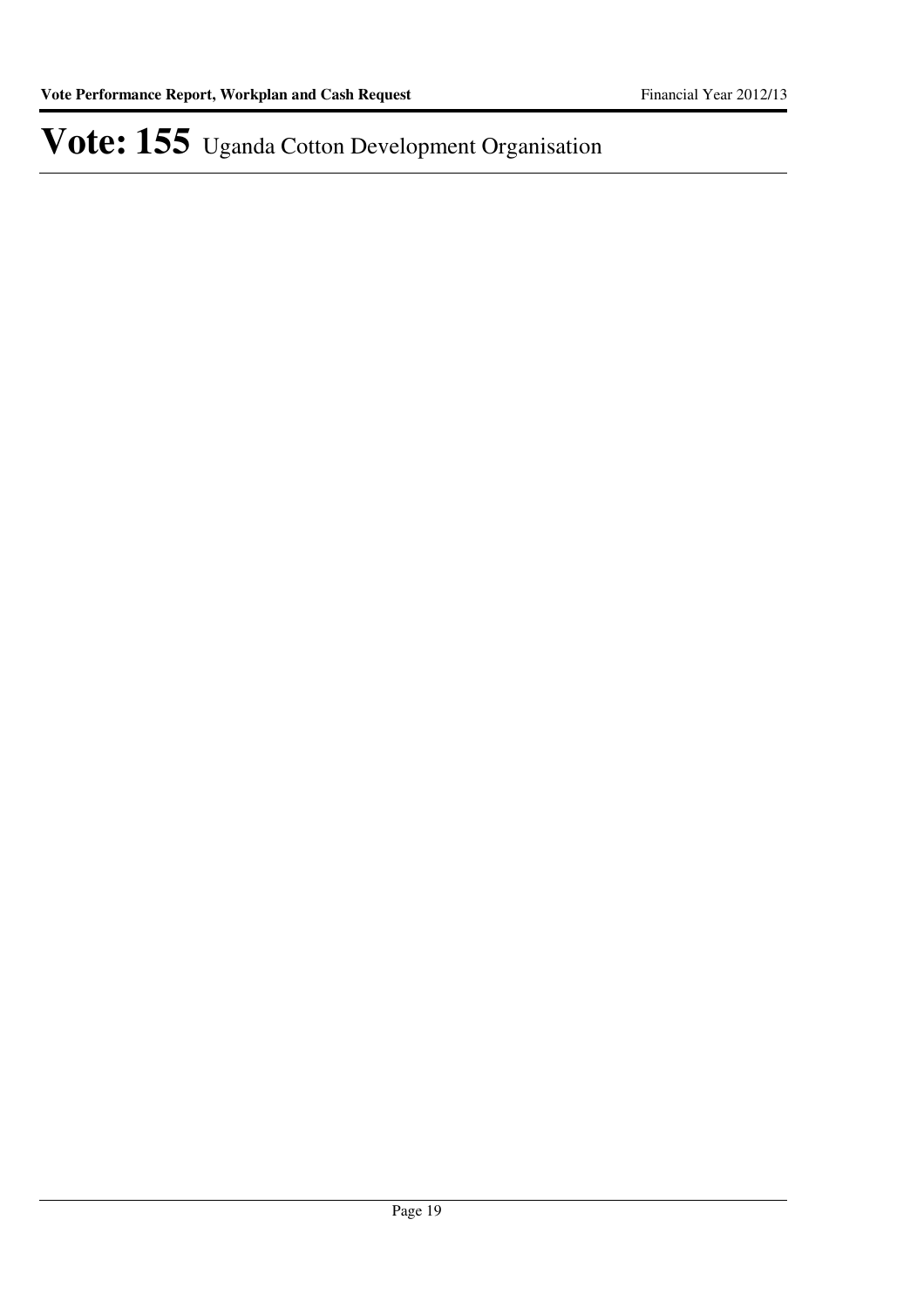## **QUARTER 4: Revised Cashflow Plan**

**Non-Wage Recurrent**

| <b>Annual budget</b> Release to |                                                                                                                                                         | % Budget          |                                 | <b>Q4 Cash Requirement</b> |                            |
|---------------------------------|---------------------------------------------------------------------------------------------------------------------------------------------------------|-------------------|---------------------------------|----------------------------|----------------------------|
|                                 |                                                                                                                                                         | end of O3         | <b>Released</b>                 | <b>Total</b>               | % Budget                   |
| PAF                             | 1.410600784                                                                                                                                             | 0.1754499999      | 12.4%                           | 0.25                       | 17.7%                      |
| Statutory                       | $\bf{0}$                                                                                                                                                | $\mathbf{0}$      | $0.0\%$                         | $\Omega$                   | $0.0\%$                    |
| Other                           | 0                                                                                                                                                       | $\mathbf{0}$      | $0.0\%$                         | $\mathbf{0}$               | 0.0%                       |
| <b>Total</b>                    | 1.410600784                                                                                                                                             | 0.1754499999      | 12.4%                           | 0.25                       | 17.7%                      |
|                                 | Reasons for cash requirement greater than 1/4 of the budget:                                                                                            |                   |                                 | None                       |                            |
| <b>GoU</b> Development          |                                                                                                                                                         |                   |                                 |                            |                            |
|                                 | <b>Annual budget</b>                                                                                                                                    | <b>Release to</b> | % Budget                        | <b>Q4 Cash Requirement</b> |                            |
|                                 |                                                                                                                                                         | end of O3         | <b>Released</b><br><b>Total</b> |                            | % Budget                   |
| PAF                             | $\bf{0}$                                                                                                                                                | $\Omega$          | $0.0\%$                         | $\Omega$                   | 0.0%                       |
| Other                           | 2.196                                                                                                                                                   | 0.01375           | 0.6%                            | 0.01375                    | 0.6%                       |
| <b>Total</b>                    | 2.196                                                                                                                                                   | 0.01375           | 0.6%                            | 0.01375                    | 0.6%                       |
|                                 | Reasons for cash requirement greater than 1/4 of the budget:<br>Due to lengthy procurement<br>process, CDO will not be able to<br>absord all the funds. |                   |                                 |                            |                            |
| <b>Grand Total</b>              |                                                                                                                                                         |                   |                                 |                            |                            |
|                                 | <b>Annual budget</b> Release to                                                                                                                         |                   | % Budget                        |                            | <b>Q4 Cash Requirement</b> |
|                                 |                                                                                                                                                         | end of O3         | <b>Released</b>                 | <b>Total</b>               | % Budget                   |
| <b>Grand Total</b>              | 3.606600784                                                                                                                                             | 0.1891999999      | $5.2\%$                         | 0.26375                    | 7.3%                       |